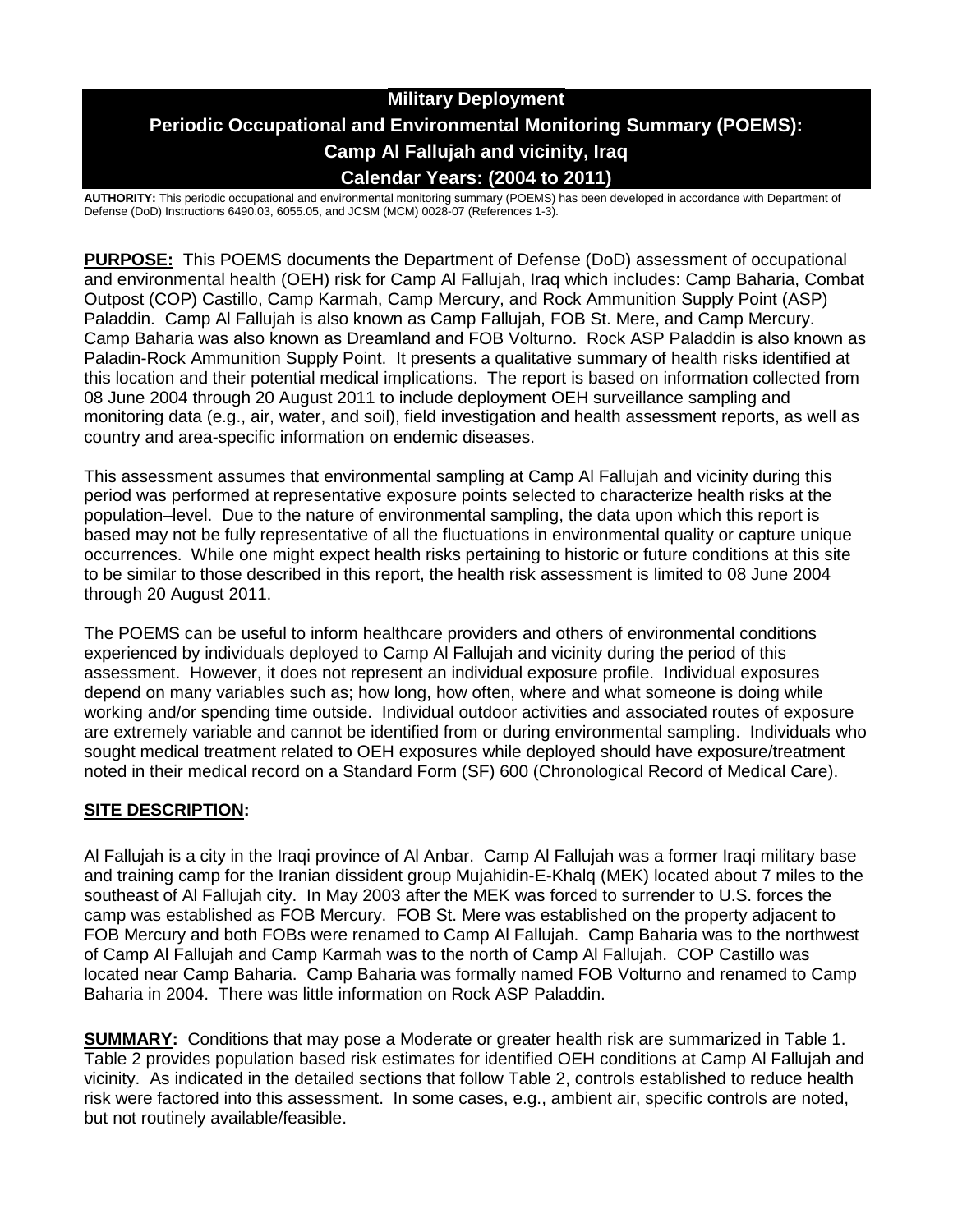## **Table 1: Summary of Occupational and Environmental Conditions with MODERATE or Greater Health Risk**

#### **Short-term health risks & medical implications:**

The following hazards may be associated with potential acute health effects in some personnel during deployment at Camp Al Fallujah and vicinity:

Food/waterborne diseases (e.g., bacterial diarrhea, hepatitis A, typhoid/paratyphoid fever, diarrhea-cholera, diarrhea-protozoal, brucellosis, hepatitis E); other endemic diseases (cutaneous leishmaniasis (acute), Crimean-Congo hemorrhagic fever, sandfly fever, typhus-miteborne, leptospirosis, schistosomiasis, Tuberculosis (TB), rabies, Q fever); and heat stress. For food/waterborne diseases (e.g., bacterial diarrhea, hepatitis A, typhoid/paratyphoid fever, diarrhea-cholera, diarrhea-protozoal, brucellosis, hepatitis E), if ingesting local food and water, the health effects can temporarily incapacitate personnel (diarrhea) or result in prolonged illness (hepatitis A, typhoid/paratyphoid fever, brucellosis, hepatitis E). Risks from food/waterborne diseases may have been reduced with preventive medicine controls and mitigation, which includes hepatitis A and typhoid fever vaccinations and only drinking from approved water sources in accordance with standing CENTCOM policy. For other vector-borne endemic diseases (cutaneous leishmaniasis (acute), Crimean-Congo hemorrhagic fever, sandfly fever, typhus-miteborne), these diseases may constitute a significant risk due to exposure to biting vectors; risk reduced to 'Low' by proper wear of the treated uniform, application of repellent to exposed skin, bed net use, and appropriate chemoprophylaxis, as well as minimizing areas of standing water and other vector-breeding areas. For water contact diseases (leptospirosis, schistosomiasis), activities involving extensive contact with surface water increase risk. For respiratory diseases (TB), personnel in close-quarter conditions could have been at risk for person-to-person spread. Animal contact diseases (rabies, Q fever), pose year-round risk. For heat stress, risk can be greater during months of April through October, and greater for susceptible persons including those older than 45, of low fitness level, unacclimatized, or with underlying medical conditions, and those under operational constraints (equipment, PPE, vehicles). Risks from heat stress may have been reduced with preventive medicine controls, work-rest cycles, proper hydration and nutrition, and mitigation.

Air quality: For inhalable coarse particulate matter less than 10 micrometers in diameter ( $PM_{10}$ , the PM<sub>10</sub>) overall short-term risk was 'Low.' For inhalable fine particulate matter less than 2.5 micrometers in diameter  $(PM_{2.5})$ , the PM<sub>2.5</sub> overall short-term risk was 'Low.' However, exposures to PM<sub>10</sub> and PM<sub>2.5</sub> may vary, as conditions may vary, and may result in mild to more serious short-term health effects (e.g., eye, nose or throat and lung irritation) in some personnel while at this site, particularly exposures to high levels of dust such as during high winds or dust storms. For  $PM_{10}$  and  $PM_{2.5}$ , certain subgroups of the deployed forces (e.g., those with pre-existing asthma/cardio-pulmonary conditions) are at greatest risk of developing notable health effects. For burn pits, although the short-term risk for  $PM_{10}$  and for  $PM_{2.5}$  was not evaluated due to insufficient data, there were operating burn pits utilized at or around Camp Al Fallujah and vicinity – see Section 10.7. For burn pits, exposures may vary, and exposure to high levels of  $PM_{10}$  and to  $PM_{2.5}$  in the smoke may also result in mild to more serious short-term health effects (e.g., eye, nose or throat and lung irritation) in some personnel (e.g., burn pit workers and any other personnel who worked at or in close proximity of the burn pits) and certain subgroups (e.g., those with pre-existing asthma/cardio-pulmonary conditions) while at this site. Although most short-term health effects from exposure to particulate matter and burn pit smoke should have resolved postdeployment, providers should be prepared to consider the relationship between deployment exposures and current complaints. Some individuals may have sought treatment for acute respiratory irritation during their time at Camp Al Fallujah and vicinity. Personnel who reported with symptoms or required treatment while at this site should have exposure and treatment noted in medical record (e.g., electronic medical record and/or on a Standard Form (SF) 600 (*Chronological Record of Medical Care*).

#### **Long-term health risks & medical implications:**

The following hazards may be associated with potential chronic health effects in some personnel during deployment at Camp Al Fallujah and vicinity:

Air quality: For inhalable fine particulate matter less than 2.5 micrometers in diameter (PM<sub>2.5</sub>), the overall longterm risk was 'Low to Moderate.' Inhalable coarse particulate matter less than 10 micrometers in diameter  $(PM_{10})$  was not evaluated for long-term risk due to no available health guidelines. However, the area was a dusty desert environment, and conditions may have varied. In addition, for burn pits, although the long-term risk for PM<sub>10</sub> was not evaluated for long-term risk due to no available health guidelines and the risk for PM<sub>2.5</sub> was not evaluated due to not enough air sampling data available to characterize risk, there were operating burn pits

> Page 2 of 26 Reviewed by CENTCOM (28 May 2015) Final Approval Date (15 September 2016)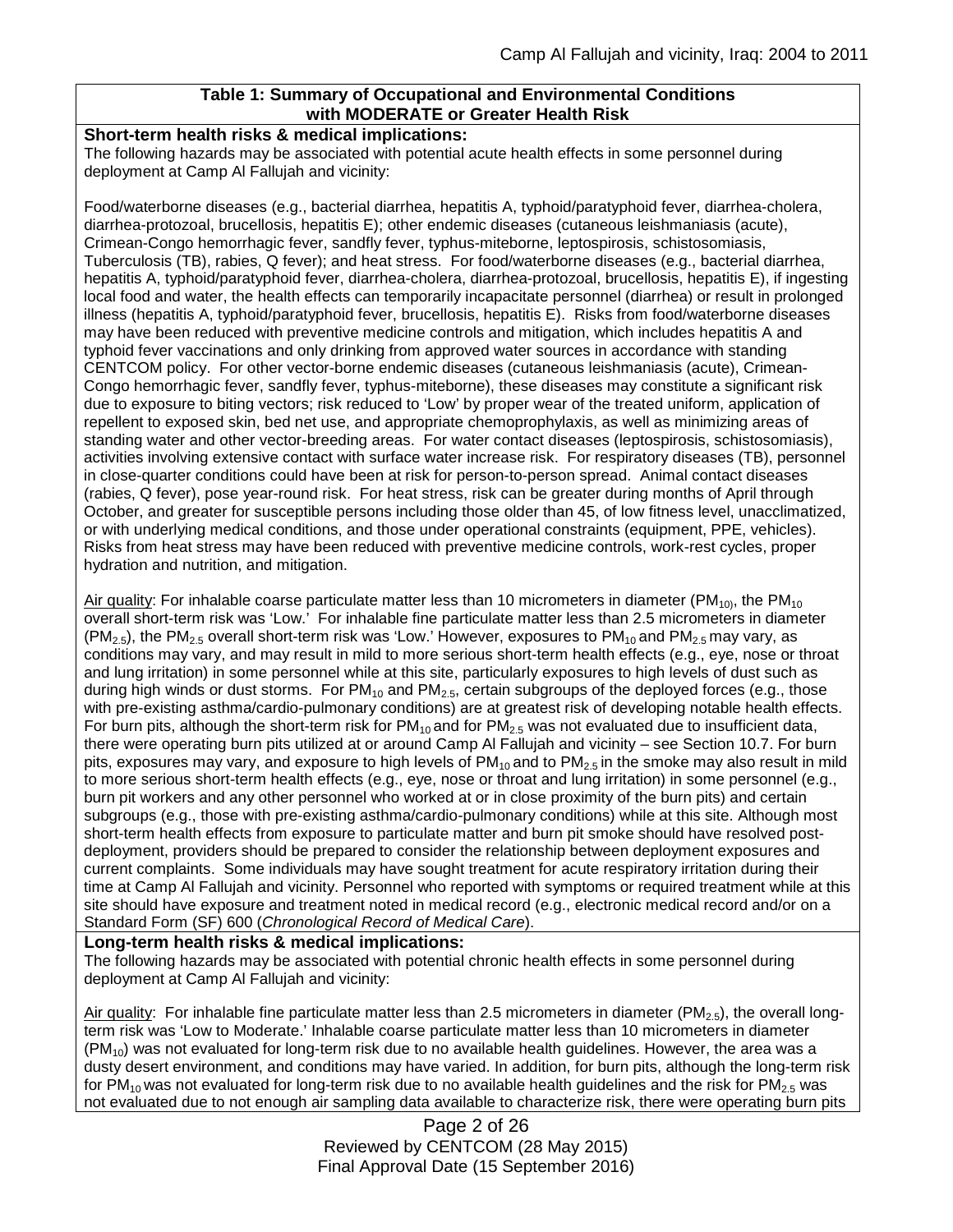utilized at or around Camp Al Fallujah and vicinity, and conditions may have varied – see Section 10.7. For inhalational exposure to high levels of dust,  $PM_{10}$  and  $PM_{2.5}$ , such as during high winds or dust storms, and for exposure to burn pit smoke, it is considered possible that some otherwise healthy personnel who were exposed for a long-term period to dust and particulate matter could develop certain health conditions (e.g., reduced lung function, cardiopulmonary disease). Personnel with a history of asthma or cardiopulmonary disease could potentially be more likely to develop such chronic health conditions. While the dust and particulate matter exposures and exposures to burn pits are acknowledged, at this time there were no specific recommended, post-deployment medical surveillance evaluations or treatments. Providers should still consider overall individual health status (e.g., any underlying conditions/susceptibilities) and any potential unique individual exposures (such as burn pits/barrels, incinerators, occupational or specific personal dosimeter data) when assessing individual concerns. Certain individuals may need to be followed/evaluated for specific occupational exposures/injuries (e.g., annual audiograms as part of the medical surveillance for those enrolled in the Hearing Conservation Program; and personnel covered by Respiratory Protection Program and/or Hazardous Waste/Emergency Responders Medical Surveillance).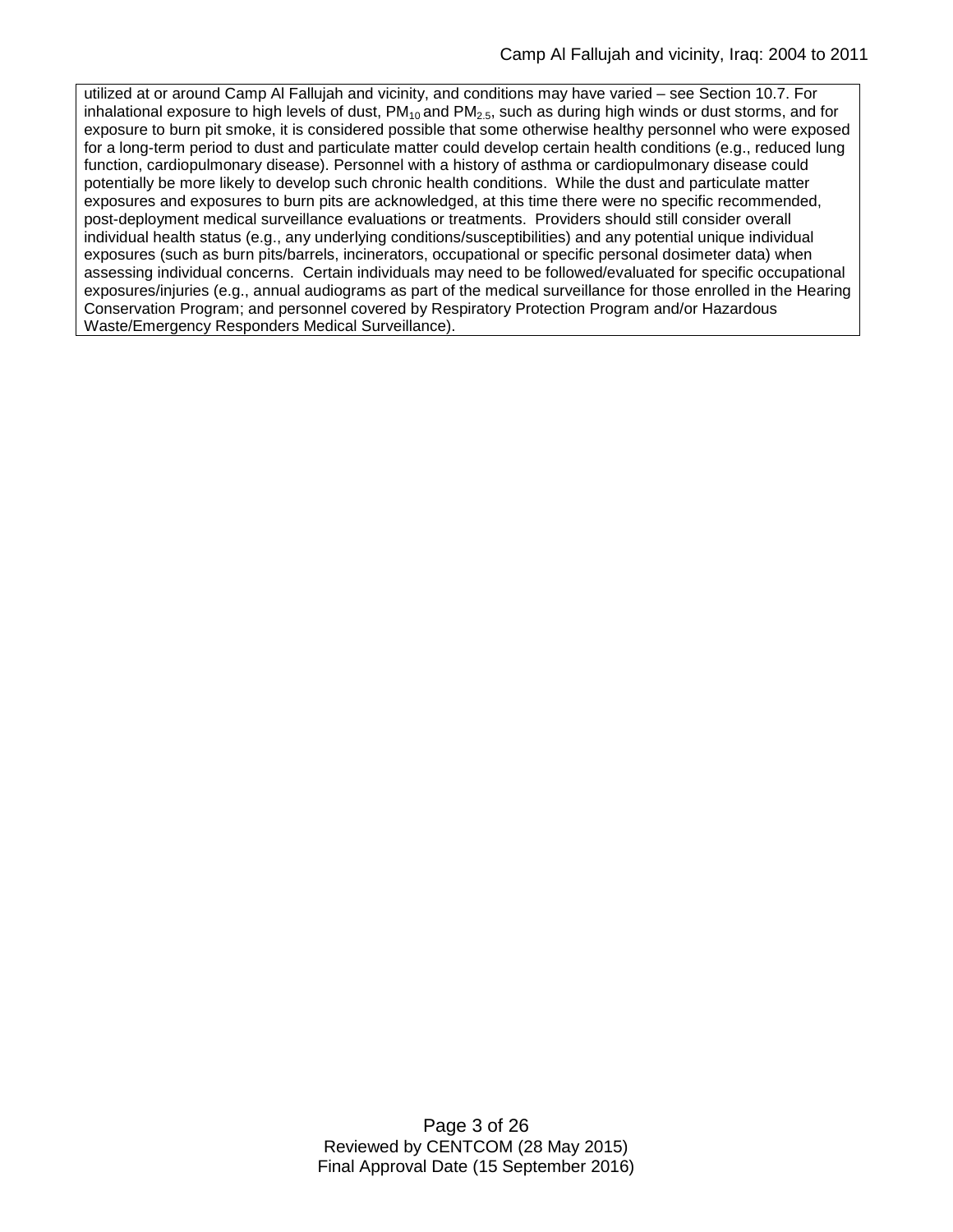## **Table 2. Population-Based Health Risk Estimates -** Camp Al Fallujah which include: Camp Baharia, COP Castillo, Karmah, Camp Mercury, and Rock ASP Paladdin **1, 2**

| Source of<br><b>Identified Health</b><br>Risk <sup>3</sup>                        | Unmitigated Health Risk Estimate <sup>4</sup>                                                                                                                                                                                                                                                                                                                                                                                                                                                                                                                                                                                 | <b>Control Measures</b><br>Implemented                                                                                                                        | <b>Residual Health Risk Estimate<sup>4</sup></b>                                                                                                                                                                                                                                                                                                                                                                                                                                                                                                                                                                              |
|-----------------------------------------------------------------------------------|-------------------------------------------------------------------------------------------------------------------------------------------------------------------------------------------------------------------------------------------------------------------------------------------------------------------------------------------------------------------------------------------------------------------------------------------------------------------------------------------------------------------------------------------------------------------------------------------------------------------------------|---------------------------------------------------------------------------------------------------------------------------------------------------------------|-------------------------------------------------------------------------------------------------------------------------------------------------------------------------------------------------------------------------------------------------------------------------------------------------------------------------------------------------------------------------------------------------------------------------------------------------------------------------------------------------------------------------------------------------------------------------------------------------------------------------------|
| <b>AIR</b>                                                                        |                                                                                                                                                                                                                                                                                                                                                                                                                                                                                                                                                                                                                               |                                                                                                                                                               |                                                                                                                                                                                                                                                                                                                                                                                                                                                                                                                                                                                                                               |
| Particulate<br>matter less than<br>10 micrometers<br>in diameter<br>$(PM_{10})$   | Short-term: Low, Daily levels vary;<br>acute health effects (e.g., upper<br>respiratory tract irritation) more<br>pronounced during peak days. More<br>serious effects are possible in<br>susceptible persons (e.g., those with<br>asthma/existing respiratory diseases).                                                                                                                                                                                                                                                                                                                                                     | Limiting strenuous physical<br>activities when air quality is<br>especially poor; and actions<br>such as closing tent flaps,<br>windows, and doors.           | Short-term: Low, Daily levels vary;<br>acute health effects (e.g., upper<br>respiratory tract irritation) more<br>pronounced during peak days. More<br>serious effects are possible in<br>susceptible persons (e.g., those with<br>asthma/existing respiratory diseases).                                                                                                                                                                                                                                                                                                                                                     |
|                                                                                   | Long-term: No health guidelines                                                                                                                                                                                                                                                                                                                                                                                                                                                                                                                                                                                               |                                                                                                                                                               | Long-term: No health guidelines                                                                                                                                                                                                                                                                                                                                                                                                                                                                                                                                                                                               |
| Particulate<br>matter less than<br>2.5 micrometers<br>in diameter<br>$(PM_{2.5})$ | Short-term: Low, A majority of the time<br>mild acute (short term) health effects<br>are anticipated; certain peak levels<br>may produce mild eye, nose, or throat<br>irritation in some personnel and pre-<br>existing health conditions (e.g., asthma<br>or cardiopulmonary diseases) may be<br>exacerbated.<br>Long-term: Low to Moderate. A small<br>percentage of personnel may be at<br>increased risk for developing chronic<br>conditions, particularly those more<br>susceptible to acute effects (e.g.,<br>those with asthma/existing respiratory<br>diseases).<br>Short-term: None identified from<br>sample data. | Limiting strenuous physical<br>activities when air quality is<br>especially poor; and actions<br>such as closing tent flaps,<br>windows, and doors.           | Short-term: Low, A majority of the time<br>mild acute (short term) health effects<br>are anticipated; certain peak levels<br>may produce mild eye, nose, or throat<br>irritation in some personnel and pre-<br>existing health conditions (e.g., asthma<br>or cardiopulmonary diseases) may be<br>exacerbated.<br>Long-term: Low to Moderate. A small<br>percentage of personnel may be at<br>increased risk for developing chronic<br>conditions, particularly those more<br>susceptible to acute effects (e.g.,<br>those with asthma/existing respiratory<br>diseases).<br>Short-term: None identified from<br>sample data. |
| <b>Metals</b>                                                                     | Long-term: None identified from<br>sample data.                                                                                                                                                                                                                                                                                                                                                                                                                                                                                                                                                                               |                                                                                                                                                               | Long-term: None identified from<br>sample data.                                                                                                                                                                                                                                                                                                                                                                                                                                                                                                                                                                               |
| Volatile Organic<br>Compounds<br>(VOC)                                            | Short-term: None identified from<br>sample data.<br>Long-term: None identified from                                                                                                                                                                                                                                                                                                                                                                                                                                                                                                                                           |                                                                                                                                                               | Short-term: None identified from<br>sample data.<br>Long-term: None identified from                                                                                                                                                                                                                                                                                                                                                                                                                                                                                                                                           |
|                                                                                   | sample data.                                                                                                                                                                                                                                                                                                                                                                                                                                                                                                                                                                                                                  |                                                                                                                                                               | sample data.                                                                                                                                                                                                                                                                                                                                                                                                                                                                                                                                                                                                                  |
| <b>SOIL</b>                                                                       |                                                                                                                                                                                                                                                                                                                                                                                                                                                                                                                                                                                                                               |                                                                                                                                                               | Short-term: Not an identified source of                                                                                                                                                                                                                                                                                                                                                                                                                                                                                                                                                                                       |
| Metals                                                                            | Short-term: Not an identified source of<br>health risk.<br>Long-term: None identified from<br>sample data.                                                                                                                                                                                                                                                                                                                                                                                                                                                                                                                    |                                                                                                                                                               | health risk.<br>Long-term: None identified from<br>sample data.                                                                                                                                                                                                                                                                                                                                                                                                                                                                                                                                                               |
| Organic<br>Compounds                                                              | Short-term: Not an identified source of<br>health risk.<br>Long-term: None identified from                                                                                                                                                                                                                                                                                                                                                                                                                                                                                                                                    |                                                                                                                                                               | Short-term: Not an identified source of<br>health risk.<br>Long-term: None identified from                                                                                                                                                                                                                                                                                                                                                                                                                                                                                                                                    |
|                                                                                   | sample data.                                                                                                                                                                                                                                                                                                                                                                                                                                                                                                                                                                                                                  |                                                                                                                                                               | sample data.                                                                                                                                                                                                                                                                                                                                                                                                                                                                                                                                                                                                                  |
| Inorganic<br>Compounds                                                            | Short-term: Not an identified source of<br>health risk.<br>Long-term: None identified from<br>sample data.                                                                                                                                                                                                                                                                                                                                                                                                                                                                                                                    |                                                                                                                                                               | Short-term: Not an identified source of<br>health risk.<br>Long-term: None identified from<br>sample data.                                                                                                                                                                                                                                                                                                                                                                                                                                                                                                                    |
| Water                                                                             |                                                                                                                                                                                                                                                                                                                                                                                                                                                                                                                                                                                                                               |                                                                                                                                                               |                                                                                                                                                                                                                                                                                                                                                                                                                                                                                                                                                                                                                               |
| <b>Consumed Water</b><br>(Water Used for<br>Drinking)                             | Short-term: Low                                                                                                                                                                                                                                                                                                                                                                                                                                                                                                                                                                                                               | Use of U.S. Army Public<br>Health Center (Provisional)<br>(APHC (Prov)) [former Army                                                                          | Short-term: Low                                                                                                                                                                                                                                                                                                                                                                                                                                                                                                                                                                                                               |
|                                                                                   | Long-term: None identified from<br>sample data.                                                                                                                                                                                                                                                                                                                                                                                                                                                                                                                                                                               | Institute of Public Health<br>(AIPH) and U.S. Army<br>Veterinary Command]<br>approved bottled water and<br>potable water only from<br>approved water sources. | Long-term: None identified from<br>sample data.                                                                                                                                                                                                                                                                                                                                                                                                                                                                                                                                                                               |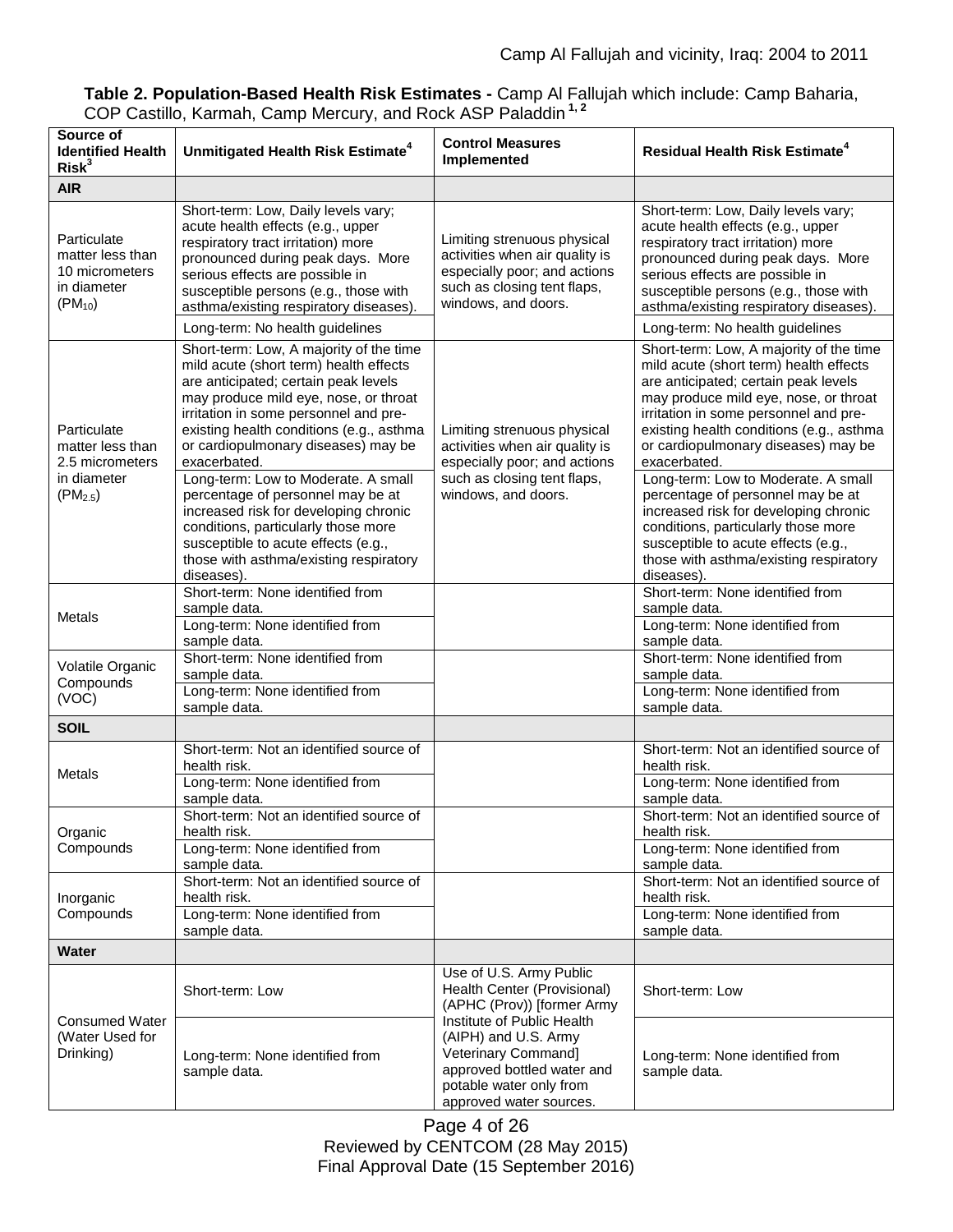| Water for Other<br>Purposes                                      | Short-term: Low                                                                                                                                                                                                                                                                                                                                                                    | Water treated in accordance                                                                                                                                                                                                                                                  | Short-term: Low                                                                                                                                                                                                               |  |
|------------------------------------------------------------------|------------------------------------------------------------------------------------------------------------------------------------------------------------------------------------------------------------------------------------------------------------------------------------------------------------------------------------------------------------------------------------|------------------------------------------------------------------------------------------------------------------------------------------------------------------------------------------------------------------------------------------------------------------------------|-------------------------------------------------------------------------------------------------------------------------------------------------------------------------------------------------------------------------------|--|
|                                                                  | Long-term: None identified from<br>sample data.                                                                                                                                                                                                                                                                                                                                    | with standards applicable to<br>its intended use.                                                                                                                                                                                                                            | Long-term: None identified from<br>sample data.                                                                                                                                                                               |  |
| <b>ENDEMIC</b><br><b>DISEASE</b>                                 |                                                                                                                                                                                                                                                                                                                                                                                    |                                                                                                                                                                                                                                                                              |                                                                                                                                                                                                                               |  |
| Food<br>borne/Waterborne<br>(e.g., diarrhea-<br>bacteriological) | Short-term: Variable, (bacterial<br>diarrhea, hepatitis A, typhoid fever) to<br>Moderate (diarrhea-cholera, diarrhea-<br>protozoal, brucellosis and hepatitis E).<br>If local food/water were consumed, the<br>health effects can temporarily<br>incapacitate personnel (diarrhea) or<br>result in prolonged illness (Hepatitis A,<br>Typhoid fever, Brucellosis, Hepatitis<br>E). | Preventive measures include<br>Hepatitis A and Typhoid fever<br>vaccination and consumption<br>of food and water only from<br>approved sources.                                                                                                                              | Short-term: Low to none                                                                                                                                                                                                       |  |
|                                                                  | Long-term: none identified                                                                                                                                                                                                                                                                                                                                                         |                                                                                                                                                                                                                                                                              | Long-term: No data available                                                                                                                                                                                                  |  |
| Arthropod Vector<br>Borne                                        | Short-term: Variable, Moderate for<br>leishmaniasis-cutaneous, Crimean-<br>Congo hemorrhagic fever, sandfly<br>fever and typhus-miteborne; Low for<br>West Nile fever, and Plague.                                                                                                                                                                                                 | Preventive measures include<br>proper wear of treated<br>uniform, application of<br>repellent to exposed skin,<br>and bed net use, minimizing                                                                                                                                | Short-term: Low                                                                                                                                                                                                               |  |
|                                                                  | Long-term: Low (Leishmaniasis-<br>visceral infection)                                                                                                                                                                                                                                                                                                                              | areas of standing water.                                                                                                                                                                                                                                                     | Long-term: No data available                                                                                                                                                                                                  |  |
| Water-Contact<br>(e.g., wading,                                  | Short-term: Moderate for leptospirosis<br>and schistosomiasis.                                                                                                                                                                                                                                                                                                                     | Prohibiting recreational water<br>activities and water contact                                                                                                                                                                                                               | Short-term: Low for leptospirosis and<br>schistosomiasis.                                                                                                                                                                     |  |
| swimming)                                                        | Long-term: No data available                                                                                                                                                                                                                                                                                                                                                       | avoidance.                                                                                                                                                                                                                                                                   | Long-term: No data available                                                                                                                                                                                                  |  |
| Respiratory                                                      | Short-term: Variable; Moderate for<br>tuberculosis (TB) to Low for<br>meningococcal meningitis.                                                                                                                                                                                                                                                                                    | Providing adequate living and<br>work space; medical                                                                                                                                                                                                                         | Short-term: Low                                                                                                                                                                                                               |  |
|                                                                  | Long-term: No data available                                                                                                                                                                                                                                                                                                                                                       | screening; vaccination.                                                                                                                                                                                                                                                      | Long-term: No data available                                                                                                                                                                                                  |  |
| <b>Animal Contact</b>                                            | Short-term: Variable; Moderate for<br>rabies and Q-fever, and Low for<br>Anthrax and H5N1 avian influenza.                                                                                                                                                                                                                                                                         | Prohibiting contact with,<br>adoption, or feeding of feral<br>animals IAW U.S. Central                                                                                                                                                                                       | Short-term: No data available                                                                                                                                                                                                 |  |
|                                                                  | Long-term: Low (Rabies)                                                                                                                                                                                                                                                                                                                                                            | Command (CENTCOM)<br>General Order (GO) 1B.<br>Risks are further reduced in<br>the event of assessed<br>contact by prompt post-<br>exposure rabies prophylaxis<br>IAW The Center for Disease<br>Control's (CDC) Advisory<br>Committee on Immunization<br>Practices guidance. | Long-term: No data available                                                                                                                                                                                                  |  |
| <b>VENOMOUS</b><br><b>ANIMAL/</b><br><b>INSECTS</b>              |                                                                                                                                                                                                                                                                                                                                                                                    |                                                                                                                                                                                                                                                                              |                                                                                                                                                                                                                               |  |
| Snakes,<br>scorpions, and<br>spiders                             | Short-term: Low; If encountered,<br>effects of venom vary with species<br>from mild localized swelling (e.g.,<br>Scorpio maurus) to potentially lethal<br>effects (e.g., Vipera albicornuta).<br>Long-term: No data available                                                                                                                                                      | Risk reduced by avoiding<br>contact, proper wear of<br>uniform (especially footwear),<br>and proper and timely<br>treatment.                                                                                                                                                 | Short-term: Low; If encountered,<br>effects of venom vary with species<br>from mild localized swelling (e.g.,<br>Scorpio maurus) to potentially lethal<br>effects (e.g., Vipera albicornuta).<br>Long-term: No data available |  |
| <b>HEAT/COLD</b>                                                 |                                                                                                                                                                                                                                                                                                                                                                                    |                                                                                                                                                                                                                                                                              |                                                                                                                                                                                                                               |  |
| <b>STRESS</b>                                                    |                                                                                                                                                                                                                                                                                                                                                                                    |                                                                                                                                                                                                                                                                              | Short-term: Variable mitigated to low;                                                                                                                                                                                        |  |
| Heat                                                             | Short-term: Variable; Risk of heat<br>injury is Extremely High from May -<br>October, High in April, and Low from<br>November - March.                                                                                                                                                                                                                                             | Work-rest cycles, proper<br>hydration and nutrition, and<br>Wet Bulb Globe Temperature<br>(WBGT) monitoring.                                                                                                                                                                 | Risk of heat injury in unacclimatized or<br>susceptible personnel is Extremely<br>High from May - October, High in<br>April, and Low from November-                                                                           |  |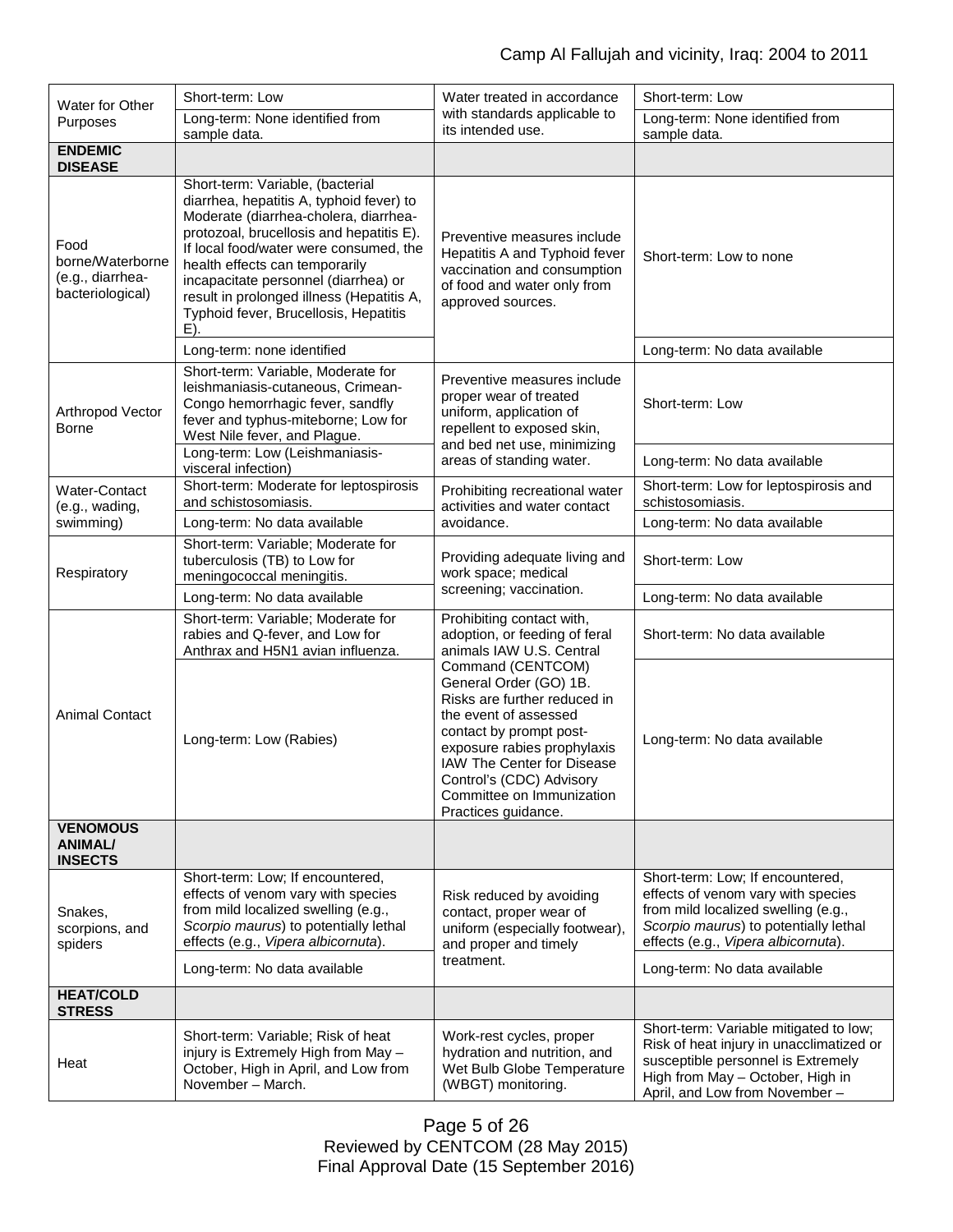|                             |                                                                                                                                                                                                                                                   |                                                                                                                                                                                   | March.                                                                                                                                                                                                                                           |  |
|-----------------------------|---------------------------------------------------------------------------------------------------------------------------------------------------------------------------------------------------------------------------------------------------|-----------------------------------------------------------------------------------------------------------------------------------------------------------------------------------|--------------------------------------------------------------------------------------------------------------------------------------------------------------------------------------------------------------------------------------------------|--|
|                             | Long-term: Low, The long-term risk<br>was Low. However, the risk may be<br>greater to certain susceptible persons-<br>those older (i.e., greater than 45<br>years), in lesser physical shape, or<br>with underlying medical/health<br>conditions. |                                                                                                                                                                                   | Long-term: Low, The long-term risk is<br>Low. However, the risk may be<br>greater to certain susceptible persons-<br>those older (i.e., greater than 45<br>years), in lesser physical shape, or<br>with underlying medical/health<br>conditions. |  |
|                             | Short-term: Low risk of cold<br>stress/injury.                                                                                                                                                                                                    | Risks from cold stress<br>reduced with protective                                                                                                                                 | Short-term: Low risk of cold<br>stress/injury.                                                                                                                                                                                                   |  |
| Cold                        | Long-term: Low; Long-term health<br>implications from cold injuries are rare<br>but can occur, especially from more<br>serious injuries such as frost bite.                                                                                       | measures such as use of the<br>buddy system, limiting<br>exposure during cold<br>weather, proper hydration<br>and nutrition, and proper<br>wear of issued protective<br>clothing. | Long-term: Low; Long-term health<br>implications from cold injuries are rare<br>but can occur, especially from more<br>serious injuries such as frost bite.                                                                                      |  |
| <b>Unique</b><br>Incidents/ |                                                                                                                                                                                                                                                   |                                                                                                                                                                                   |                                                                                                                                                                                                                                                  |  |
| <b>Concerns</b>             |                                                                                                                                                                                                                                                   |                                                                                                                                                                                   |                                                                                                                                                                                                                                                  |  |
| Pesticides/Pest             | Short-term: Low                                                                                                                                                                                                                                   | See Section 10.4                                                                                                                                                                  | Short-term: Low                                                                                                                                                                                                                                  |  |
| Control                     | Long-term: Low                                                                                                                                                                                                                                    |                                                                                                                                                                                   | Long-term: Low                                                                                                                                                                                                                                   |  |
| Burn Pit PM <sub>10</sub>   | Short-term: Not enough samples to<br>assess risk. Samples identified with<br>burn pits were assessed with base<br>wide assessment.                                                                                                                | Control measures may have<br>included locating burn pits<br>downwind of prevailing<br>winds, increased distance                                                                   | Short-term: Not enough samples to<br>assess risk. Samples identified with<br>burn pits were assessed with base<br>wide assessment.                                                                                                               |  |
|                             | Long-term: Not enough samples to<br>assess risk. Samples identified with<br>burn pits were assessed with base<br>wide assessment.                                                                                                                 | when possible, and improved<br>waste segregation and<br>management techniques.                                                                                                    | Long-term: Not enough samples to<br>assess risk. Samples identified with<br>burn pits were assessed with base<br>wide assessment.                                                                                                                |  |
| Burn Pit PM <sub>2.5</sub>  | Short-term: Not enough samples to<br>assess risk. Samples identified with<br>burn pits were assessed with base<br>wide assessment.                                                                                                                | Control measures may have<br>included locating burn pits<br>downwind of populated<br>areas, increased distance                                                                    | Short-term: Not enough samples to<br>assess risk. Samples identified with<br>burn pits were assessed with base<br>wide assessment.                                                                                                               |  |
|                             | Long-term: Not enough samples to<br>assess risk. Samples identified with<br>burn pits were assessed with base<br>wide assessment.                                                                                                                 | from populated area when<br>possible, and improved<br>waste segregation and<br>management techniques.                                                                             | Long-term: Not enough samples to<br>assess risk. Samples identified with<br>burn pits were assessed with base<br>wide assessment.                                                                                                                |  |

<sup>1</sup>This Summary Table provides a qualitative estimate of population-based short- and long-term health risks associated with the occupational and environment conditions at Camp Al Fallujah which include: Camp Baharia, COP Castillo, Karmah, Camp Mercury, and Rock ASP Paladdin. It does not represent an individual exposure profile. Actual individual exposures and health effects depend on many variables. For example, while a chemical may have been present in the environment, if a person did not inhale, ingest, or contact a specific dose of the chemical for adequate duration and frequency, then there may have been no health risk. Alternatively, a person at a specific location may have experienced a unique exposure which could result in a significant individual exposure. Any such person seeking medical care should have their specific exposure documented in an SF600.

 $2$  This assessment is based on specific environmental sampling data and reports obtained from 08 June 2004 through 20 August 2011. Sampling locations are assumed to be representative of exposure points for the camp population but may not reflect all the fluctuations in environmental quality or capture unique exposure incidents.

3<br>This Summary Table is organized by major categories of identified sources of health risk. It only lists those sub-categories specifically identified and addressed at Camp Al Fallujah and vicinity. The health risks are presented as Low, Moderate, High or Extremely High for both acute and chronic health effects. The health risk level is based on an assessment of both the potential severity of the health effects that could be caused and probability of the exposure that would produce such health effects. Details can be obtained from the APHC (Prov). Where applicable, "None Identified" is used when though a potential exposure is identified, and no health risks of either a specific acute or chronic health effects are determined. More detailed descriptions of OEH exposures that are evaluated but determined to pose no health risk are discussed in the following sections of this report.

<sup>4</sup>Health risks in this Summary Table are based on quantitative surveillance thresholds (e.g., endemic disease rates; host/vector/pathogen surveillance) or screening levels, e.g., Military Exposure Guidelines (MEGs) for chemicals. Some previous assessment reports may provide slightly inconsistent health risk estimates because quantitative criteria such as MEGs may have changed since the samples were originally evaluated and/or because this assessment makes use of all historic site data while previous reports may have only been based on a select few samples.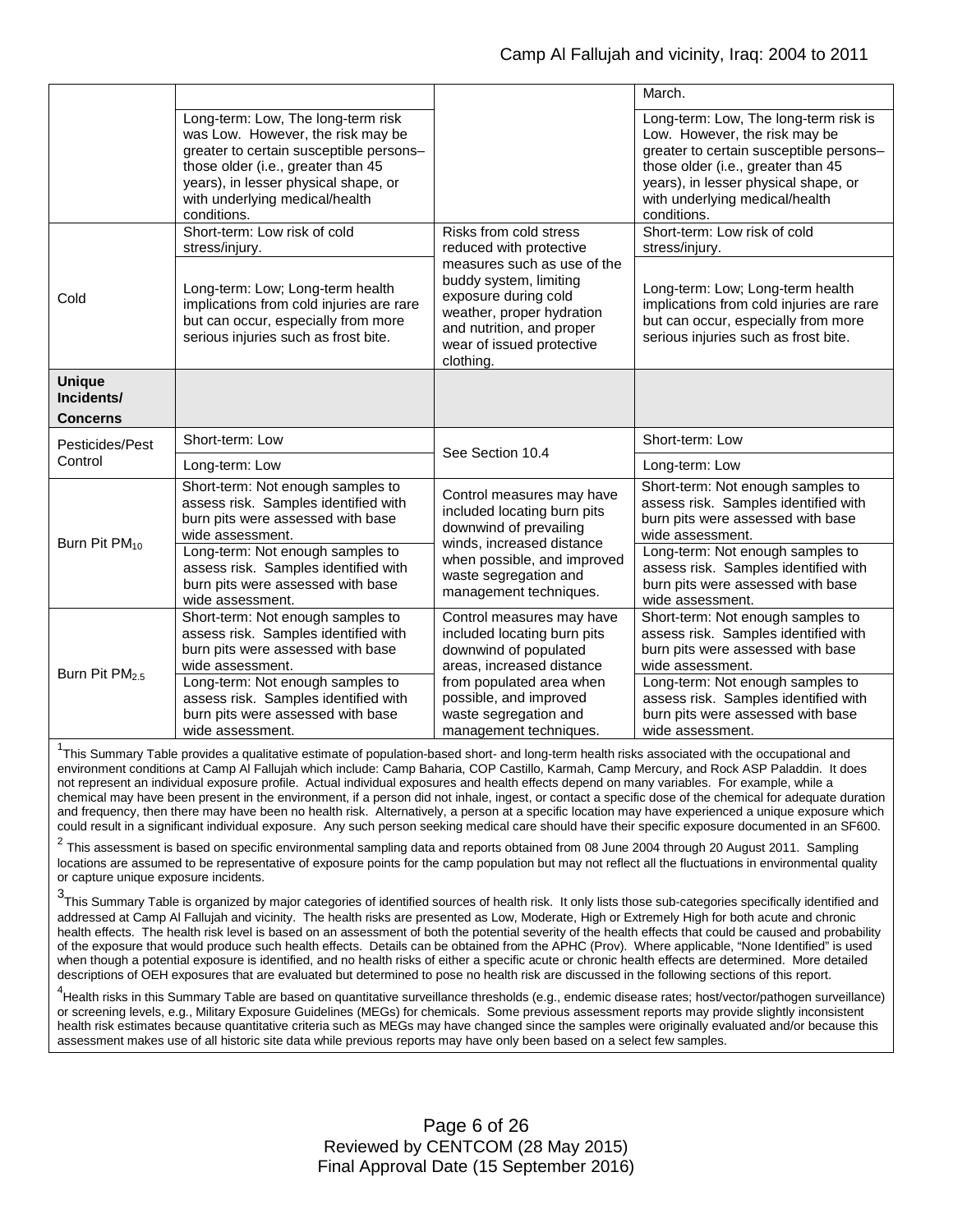## **1 Discussion of Health Risks at Camp Al Fallujah and vicinity, Iraq by Source**

The following sections provide additional information about the occupational and environmental health (OEH) conditions summarized above. All risk assessments were performed using the methodology described in the U.S. Army Public Health Command Technical Guide 230, *Environmental Health Risk*  Assessment and Chemical Exposure Guidelines for Deployed Military Personnel (Reference 4). All OEH risk estimates represent residual risk after accounting for preventive controls in place. Occupational exposures and exposures to endemic diseases are greatly reduced by preventive measures. For environmental exposures related to airborne dust, there are limited preventive measures available, and available measures have little efficacy in reducing exposure to ambient conditions.

## **2 Air**

#### 2.1 Site-Specific Sources Identified

Camp Al Fallujah and vicinity were situated in a dusty semi-arid desert environment. Inhalational exposure to high levels of dust and particulate matter, such as during high winds or dust storms, may result in mild to more serious short-term health effects (e.g., eye, nose or throat and lung irritation) in some personnel. Additionally, certain subgroups of the deployed forces (e.g., those with pre-existing asthma/cardio pulmonary conditions) are at greatest risk of developing notable health effects.

#### 2.2 Particulate matter

Particulate matter (PM) is a complex mixture of extremely small particles suspended in the air. The PM includes solid particles and liquid droplets emitted directly into the air by sources such as: power plants, motor vehicles, aircraft, generators, construction activities, fires, and natural windblown dust. The PM can include sand, soil, metals, volatile organic compounds (VOC), allergens, and other compounds such as nitrates or sulfates that are formed by condensation or transformation of combustion exhaust. The PM composition and particle size vary considerably depending on the source. Generally, PM of health concern is divided into two fractions: PM<sub>10</sub>, which includes coarse particles with a diameter of 10 micrometers or less, and fine particles less than 2.5 micrometers ( $PM<sub>2.5</sub>$ ), which can reach the deepest regions of the lungs when inhaled. Exposure to excessive PM is linked to a variety of potential health effects.

#### 2.3 Particulate matter, less than 10 micrometers (PM $_{10}$ )

## 2.3.1 Exposure Guidelines:

Short Term (24-hour) PM<sub>10</sub> (micrograms per cubic Long-term PM<sub>10</sub> MEG (µg/m<sup>3</sup>): meter, μg/m<sup>3</sup>):

- 
- Marginal MEG = 420
- Critical MEG =  $600$

- Negligible MEG = 250 Not defined and not available.
- 2.3.2 Sample data/Notes:

A total of 23 valid PM<sub>10</sub> air samples were collected from 2004–2008, no samples were taken after 2008. The range of 24-hour  $PM_{10}$  concentrations was 61  $\mu$ g/m<sup>3</sup> – 427  $\mu$ g/m<sup>3</sup> with an average concentration of 176 μg/m<sup>3</sup>.

> Page 7 of 26 Reviewed by CENTCOM (28 May 2015) Final Approval Date (15 September 2016)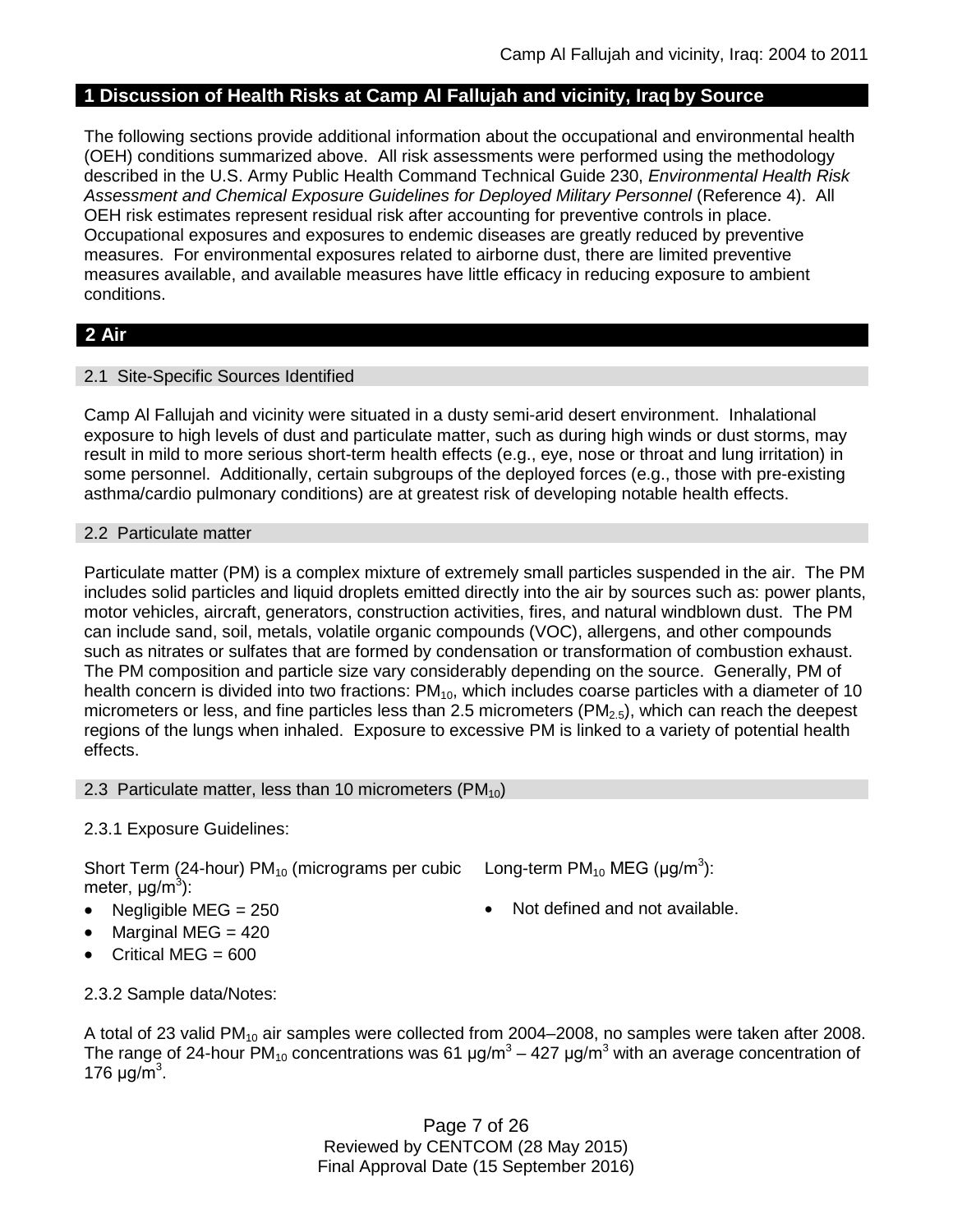## 2.3.3 Short-term health risks:

Low: The short-term PM<sub>10</sub> health risk assessment is Low based on average and peak PM<sub>10</sub> sample concentrations, and the likelihood of exposure at these hazard severity levels. Risk from peak and average exposures was low in 2004 and 2008. All other years had insufficient data available with which to determine risk. A low health risk suggests little or no impact on accomplishing the mission (Reference 4, Table 3-2). Daily average health risk levels for  $PM_{10}$  show no hazard for 88.9% and low health risk for 11.1% of the time. Confidence in the short-term  $PM_{10}$  health risk assessment is low (Reference 4, Table 3-6).

The hazard severity for average  $PM_{10}$  concentrations in samples was negligible in 2004 and 2008. The results indicate that for negligible hazard severity a few personnel may experience notable mild eye, nose, or throat irritation; most personnel will experience only mild effects. Pre-existing health conditions (e.g., asthma or cardiopulmonary diseases) may be exacerbated (Reference 4, Table 3-11).

For the highest observed  $PM_{10}$  sample concentration, the hazard severity was negligible. During peak exposures at the negligible hazard severity a few personnel may experience notable mild eye, nose, or throat irritation; most personnel will experience only mild effects. Pre-existing health conditions (e.g., asthma or cardiopulmonary diseases) may be exacerbated (Reference 4, Table 3-11).

## 2.3.4 Long-term health risk:

**Not Evaluated-no available health guidelines**. The U.S. Environmental Protection Agency (EPA) has retracted its long-term standard (national ambient air quality standards, NAAQS) for  $PM_{10}$  due to an inability to clearly link chronic health effects with chronic  $PM_{10}$  exposure levels.

### 2.4 Particulate Matter, less than 2.5 micrometers ( $PM_{2.5}$ )

## 2.4.1 Exposure Guidelines:

Short Term (24-hour)  $PM<sub>2.5</sub>$  ( $\mu$ g/m<sup>3</sup>):

- Negligible MEG = 65 Negligible MEG = 15
- 
- Critical MEG = 500

): Long-term (1year)  $PM_{2.5}$  MEGs (µg/m<sup>3</sup>):

- Marginal MEG =  $250$  Marginal MEG =  $65$ .
- 2.4.2 Sample data/Notes:

A total of 27 valid PM<sub>2.5</sub> air samples were collected from 2004–2009, no samples were taken after 2009. The range of 24-hour PM<sub>2.5</sub> concentrations was 34  $\mu$ g/m<sup>3</sup> – 312  $\mu$ g/m<sup>3</sup> with an average concentration of 81  $\mu$ g/m<sup>3</sup>.

2.4.3 Short-term health risks:

Low: The short-term PM<sub>2.5</sub> health risk assessment for peak and average sample concentrations is low for 2004 and 2009. All other years had insufficient data available with which to determine risk. A low health risk suggests little or no impact on accomplishing the mission (Reference 4, Table 3-2). Daily average health risk levels for  $PM<sub>2.5</sub>$  show no hazard for 58.3% and low health risk for 41.7% of the time. Confidence in the short-term  $PM_{2.5}$  health risk assessment was low (Reference 4, Table 3-6).

The hazard severity was negligible for average  $PM_{2.5}$  sample concentrations in 2004 and 2009. The results indicate that for a negligible hazard severity a few personnel may experience notable mild eye,

> Page 8 of 26 Reviewed by CENTCOM (28 May 2015) Final Approval Date (15 September 2016)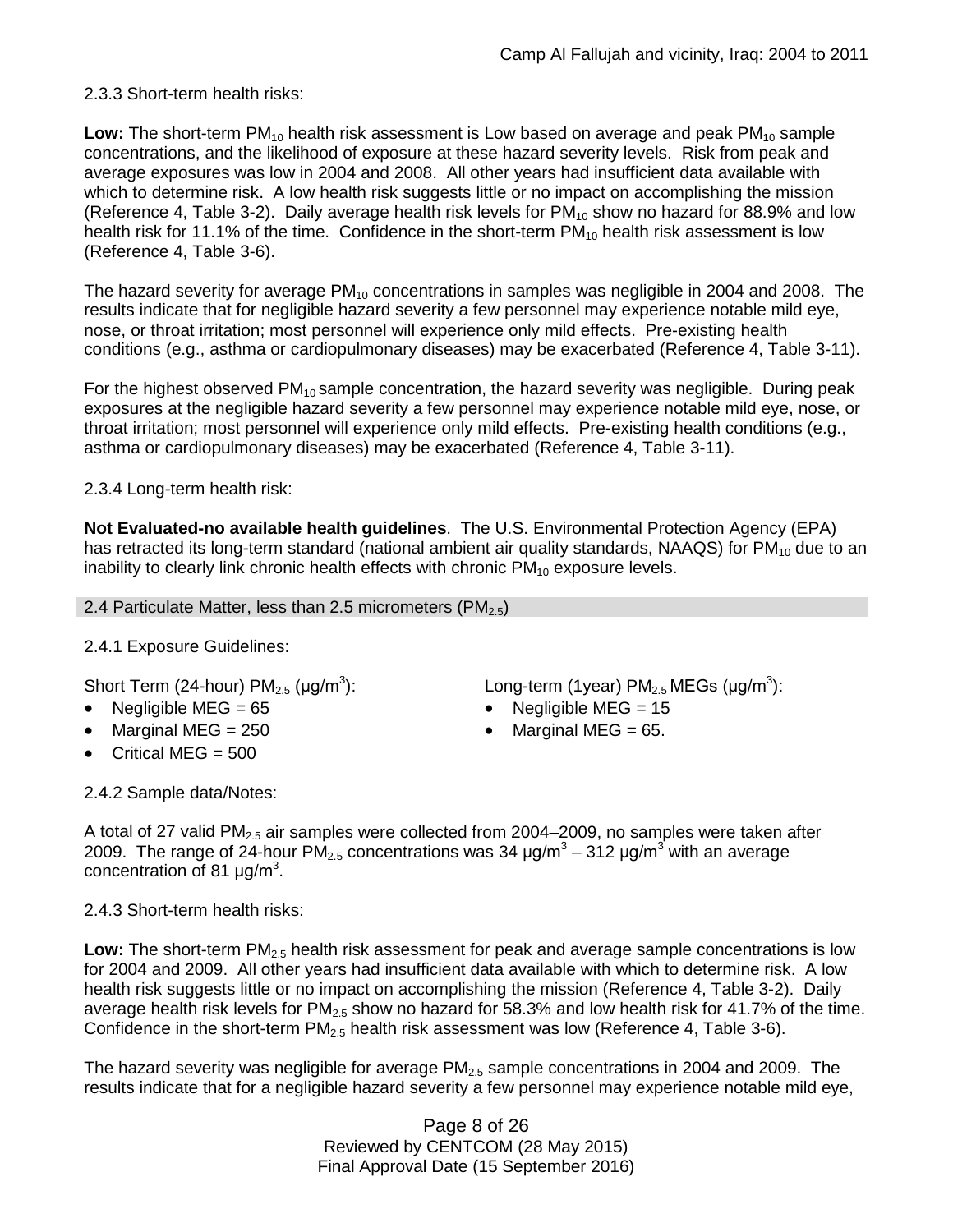nose, or throat irritation; most personnel will experience only mild effects. Pre-existing health conditions (e.g., asthma or cardiopulmonary diseases) may be exacerbated (Reference 4, Table 3-11).

For the highest observed  $PM<sub>2.5</sub>$  exposure, the hazard severity was negligible. During peak exposures at the negligible hazard severity a few personnel may experience notable mild eye, nose, or throat irritation; most personnel will experience only mild effects. Pre-existing health conditions (e.g., asthma or cardiopulmonary diseases) may be exacerbated (Reference 4, Table 3-12).

## 2.4.4 Long-term health risks:

**Low to Moderate:** The long-term health risk assessment is low for 2004 and moderate for 2009 based on average  $PM_{2.5}$  concentration, and the likelihood of exposure at this hazard severity level. There were not enough samples taken in 2008 to assess long-term health risk. A low health risk assessment for average exposure concentrations suggest that exposure to  $PM<sub>2.5</sub>$  concentrations was expected to result in little or no impact on accomplishing the mission. A moderate health risk suggests a degraded mission capabilities in terms of the required mission standard and in reduced mission capability if hazards occurred during the mission (Reference 4, Table 3-3). Confidence in the long-term  $PM_{2.5}$ health risk assessment is low (Reference 4, Table 3-6).

The hazard severity was marginal for average PM<sub>2.5</sub> sample concentrations (50  $\mu$ g/m<sup>3</sup> – 149  $\mu$ g/m<sup>3</sup>). The results predict that with repeated exposures above the marginal hazard severity threshold, it is plausible that development of chronic health conditions such as reduced lung function, exacerbated chronic bronchitis, chronic obstructive pulmonary disease (COPD), asthma, atherosclerosis, or other cardiopulmonary diseases could occur in generally healthy troops. Those with a history of asthma or cardiopulmonary disease are considered to be at particular risk (Reference 4, Table 3-12).

#### 2.5 Airborne Metals

2.5.1 Airborne Metals from  $PM_{10}$ 

2.5.1.1 Sample data/Notes:

A total of 23 valid  $PM_{10}$  airborne metal samples were collected at Camp AI Fallujah and vicinity from 2004 to 2008; no samples were taken after 2008. None of the analyzed metals in the collected samples were found at concentrations above the 1-year negligible MEGs.

2.5.1.2 Short-term health risks:

## **None identified based on available sampling data.**

2.5.1.3 Long-term health risks:

## **None identified based on the available sampling data.**

2.5.2 Airborne Metals from  $PM_{2.5}$ 

2.5.2.1 Sample data/Notes:

A total of 27 valid PM2.5 airborne metal samples were collected at Camp Al Fallujah and vicinity from 2004 to 2009; no samples were taken after 2009. None of the analyzed metals in the collected samples were found at concentrations above the 1-year negligible MEGs.

> Page 9 of 26 Reviewed by CENTCOM (28 May 2015) Final Approval Date (15 September 2016)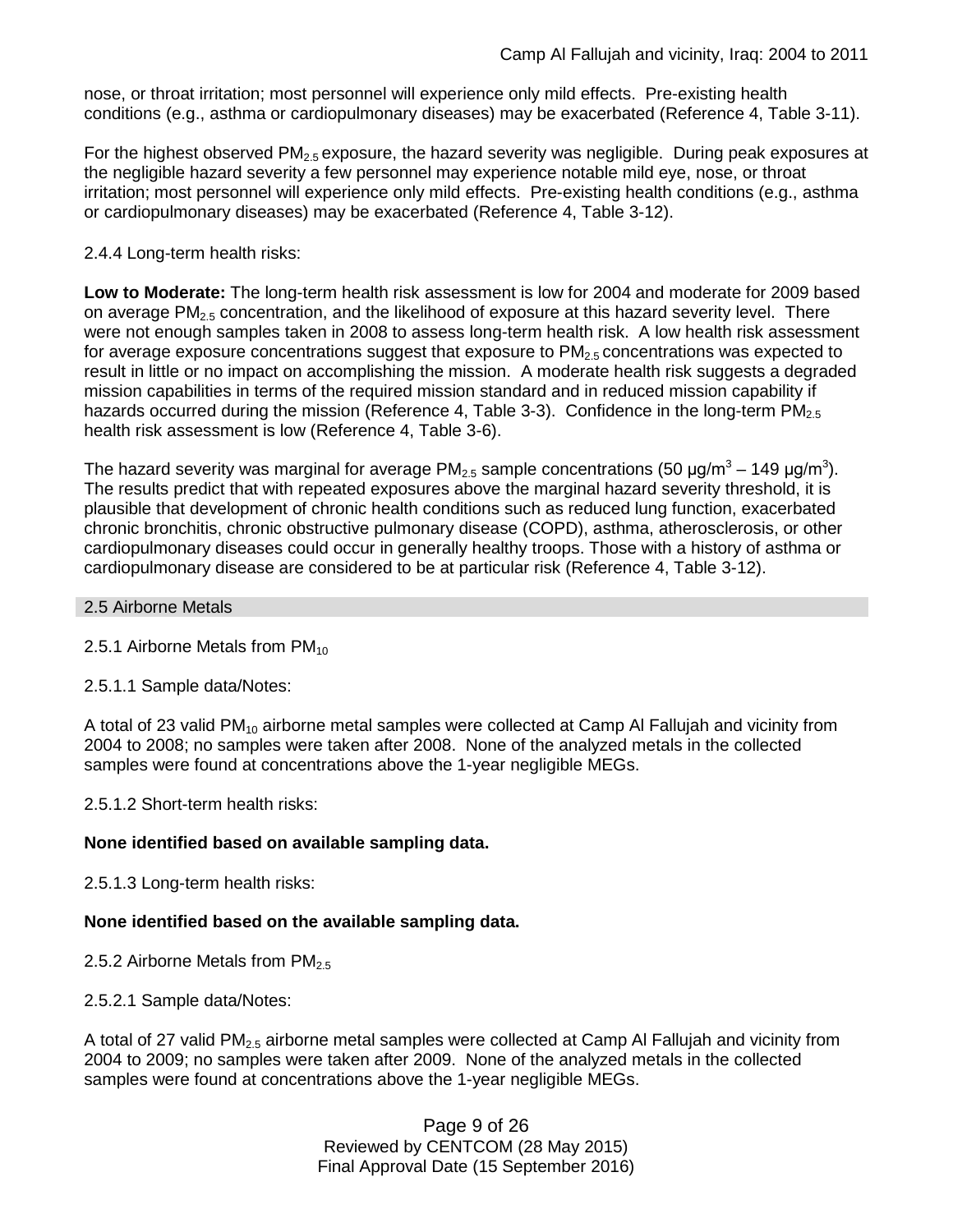## 2.5.2.2 Short-term health risks:

## **None identified based on available sampling data.**

2.5.2.3 Long-term health risks:

## **None identified based on the available sampling data.**

#### 2.6 Volatile Organic Compounds (VOC)

### 2.6.1 Exposure Guidelines

Short Term (1-hour) Benzene: Negligible MEG=166,000  $\mu$ g/m<sup>3</sup>, Marginal MEG=2,560,000  $\mu$ g/m<sup>3</sup>, Critical MEG=12,800,000  $\mu$ g/m<sup>3</sup>.

Long Term (1-year) Benzene: Negligible MEG=54.79  $\mu$ g/m<sup>3</sup>.

2.6.1 Sample data/Notes:

The health risk assessment is based on average and peak concentration of 24 valid volatile organic chemical (VOC) air samples collected at Camp Al Fallujah and vicinity in 2005, 2007, and 2008. No samples were available from any other year. Benzene was found at concentrations above the long term MEG in two out of 12 samples (16.66% frequency) from 2007 but the average concentration was below the long term MEG so it was not identified as a long term health risk. Peak Benzene concentrations did not exceeded the short term MEG.

2.6.2 Short-term health risks:

## **None identified based on the available sampling data.**

2.6.3 Long-term health risk

## **None identified based on the available sampling data.**

## **3 Soil**

#### 3.1 Site-Specific Sources Identified

#### 3.2 Sample data/Notes:

A total of 40 valid surface soil samples were collected from 2004 to 2009 to assess OEH health risk to deployed personnel. The primary soil contamination exposure pathways are dermal contact and dust inhalation. Typical parameters analyzed for included semi volatile organic compounds (SVOCs), heavy metals, polychlorinated biphenyls (PCBs), pesticides, herbicides. If the contaminant was known or suspected, other parameters may have been analyzed for (i.e., Total petroleum hydrocarbons (TPH) and polycyclic aromatic hydrocarbons (PAH) near fuel spills). For the risk assessment, personnel are assumed to remain at this location for 6 months to 1 year.

#### 3.3 Short-term health risk:

**Not an identified source of health risk**. Currently, sampling data for soil are not evaluated for short term (acute) health risks**.**

> Page 10 of 26 Reviewed by CENTCOM (28 May 2015) Final Approval Date (15 September 2016)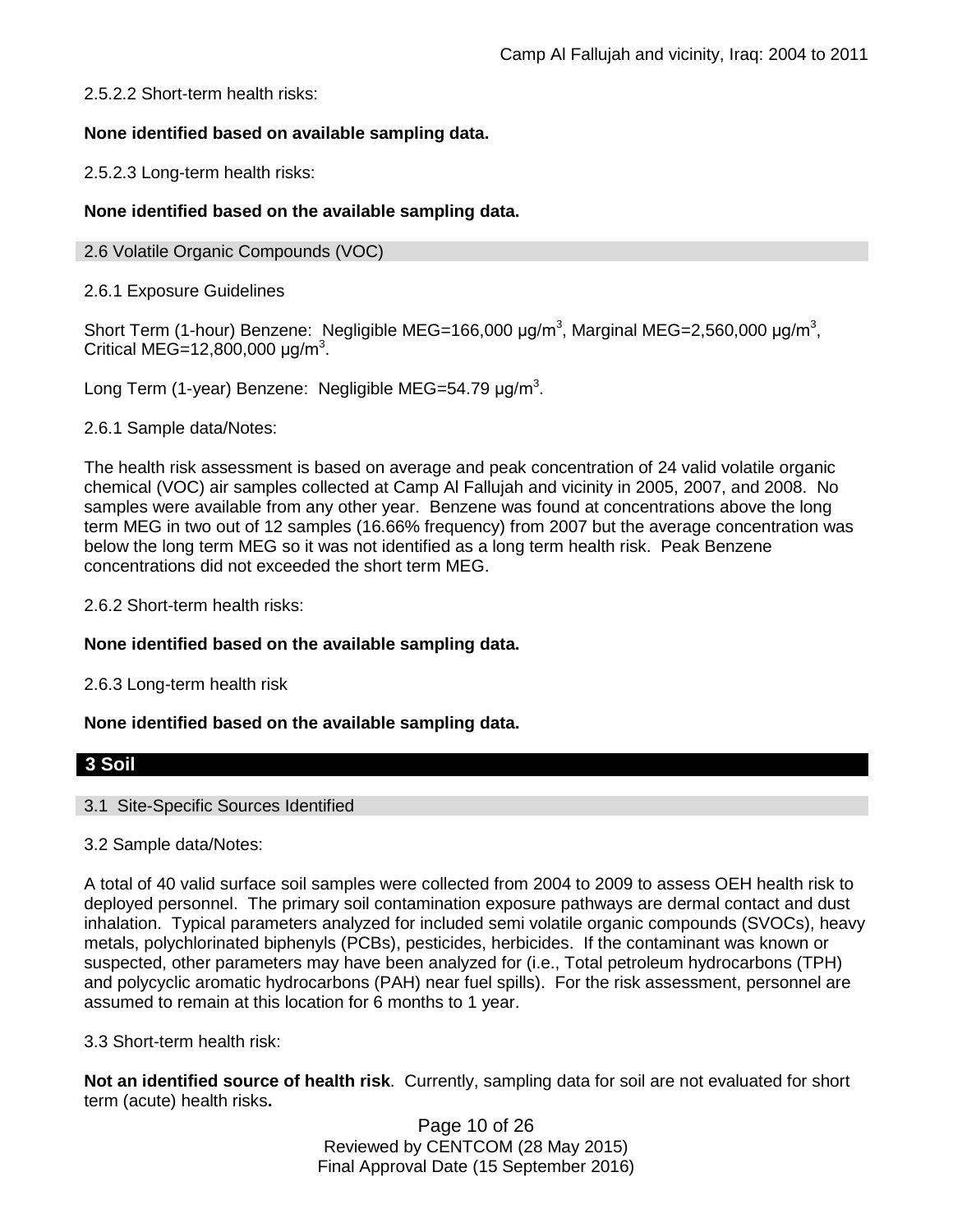#### 3.4 Long-term health risk:

**None identified based on available sample data.** No parameters exceeded 1-year Negligible MEGs for dermal contact. The dust inhalation exposure pathway is addressed in Section 2 above.

## **4 Water**

In order to assess the health risk to U.S. personnel from exposure to water in theater, the APHC (Prov) identified the most probable exposure pathways. These are based on the administrative information provided on the field data sheets submitted with the samples taken over the time period being evaluated. It is assumed that 100% of all U.S. personnel at Camp Al Fallujah and vicinity were directly exposed to reverse osmosis water purification unit (ROWPU) treated and disinfected fresh bulk water, since this classification of water is primarily used for personal hygiene, showering, cooking, and for use at vehicle wash racks. There is a possibility that personnel, particularly at small outlying camps, may use water that is not regularly disinfected for showering, personal hygiene, or cleaning. Field data sheets indicate that bottled water is the only approved source of drinking water however in instances where bottled water was unavailable ROWPU treated water was used.

- 4.1 Drinking Water: Bottled or Treated Water
- 4.1.1 Site-Specific Sources Identified
- 4.1.2 Sample data/Notes:

To assess the potential for adverse health effects to troops, the following assumptions were made about dose and duration: A conservative (protective) assumption was that personnel routinely ingested 5 liters per day (L/day) of bottled water for up to 365 days (1-year). It was further assumed that control measures were not used. A total of 5 valid drinking water samples were collected in 2006 and 2009, no drinking water samples were collected any other year.

#### 4.1.3 Short-term health risk:

**Low:** The short-term health risk, based on peak concentrations, from the drinking water was assessed as low. Boron, magnesium, and sulfate exceeded their 14-day 15L/d Negligible MEGs. A low shortterm health risk suggests little or no impact on accomplishing the mission. Boron exceeded its respective MEG (0.93 mg/L) in 2006. In 2006 and 2009, magnesium (MEG 30 mg/L), and sulfate (MEG 250 mg/L) exceeded their respective MEGs for short-term health risk. Lead was detected in one sample above the Negligible 1 Year 15L/d MEG but had no associated 14-day 15L/d Negligible MEG for short-term health risk and was not assessed further.

The hazard severity was negligible for average boron, magnesium, and sulfate concentrations in drinking water in all years assessed. The results indicate that for a negligible hazard severity a few exposed personnel (if any) are expected to have noticeable health effects during mission. Exposed personnel are expected to be able to effectively perform all critical tasks during mission operations. Minimal to no degradation of abilities to conduct complex tasks are expected.

For the highest observed boron, magnesium, and sulfate concentrations in drinking water the hazard severity was negligible in all years assessed. During peak exposures at the negligible hazard severity a few exposed personnel (if any) are expected to have noticeable health effects during the mission. Exposed personnel are expected to be able to effectively perform all critical tasks during mission operations. Minimal to no degradation of abilities to conduct complex tasks are expected.

> Page 11 of 26 Reviewed by CENTCOM (28 May 2015) Final Approval Date (15 September 2016)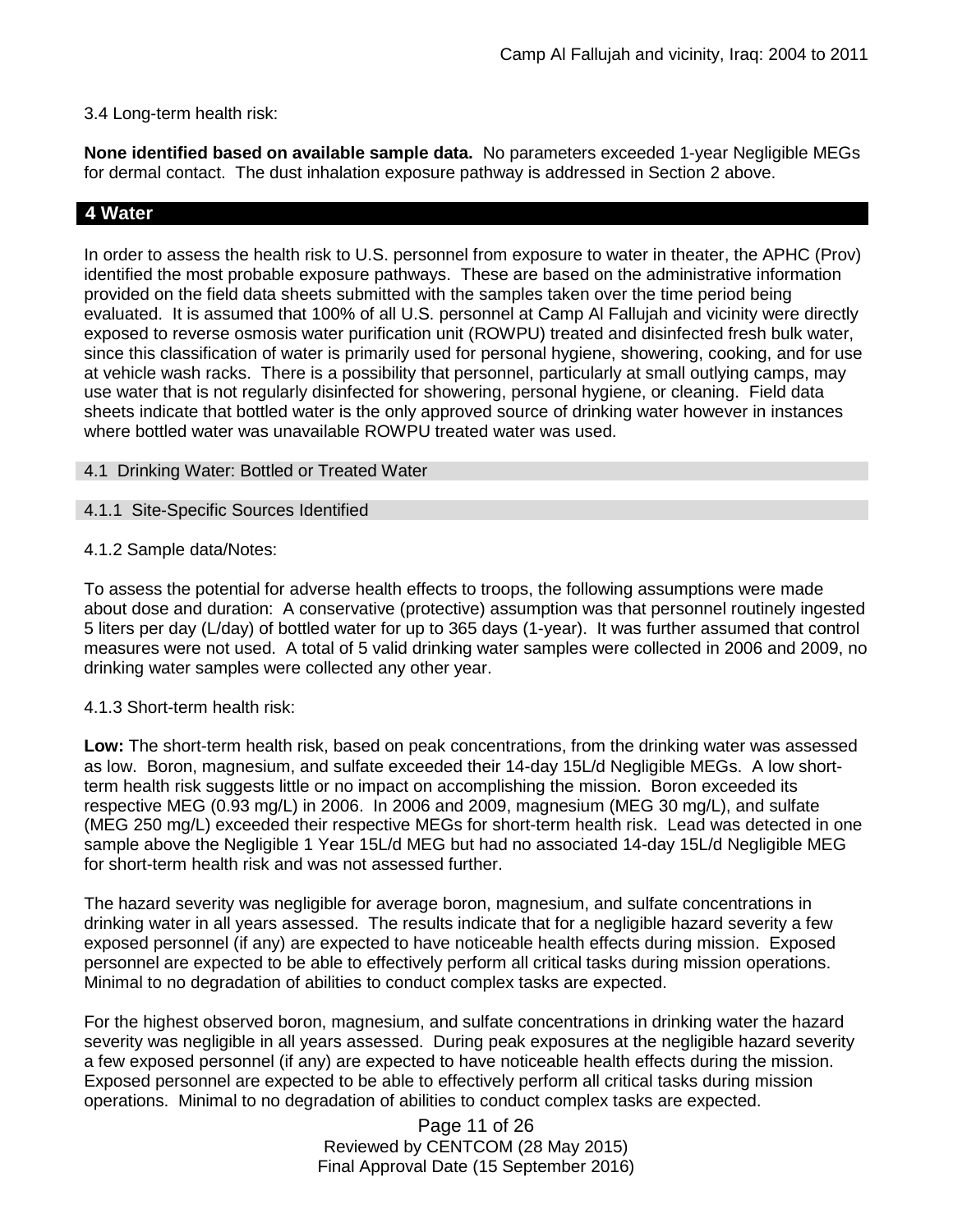## 4.1.4 Long-term health risk:

**None identified based on the available sampling data.** Average concentrations of Boron and Lead were below the long term MEG. There were no long-term MEGs available for magnesium, and sulfate; therefore these chemicals were not retained as potential hazards.

#### 4.2 Non-Drinking Water: Disinfected

#### 4.2.1 Site-Specific Sources Identified

Although the primary route of exposure for most microorganisms is ingestion of contaminated water, dermal exposure to some microorganisms, chemicals, and biologicals may also cause adverse health effects. Complete exposure pathways would include drinking, brushing teeth, personal hygiene, cooking, providing medical and dental care using a contaminated water supply or during dermal contact at vehicle or aircraft wash racks.

## 4.2.2 Sample data/Notes:

To assess the potential for adverse health effects to troops the following assumptions were made about dose and duration: All U.S. personnel at this location were expected to remain at this site for approximately 1 year. A conservative (protective) assumption is that personnel routinely consumed less than 5L/day of non-drinking water for up to 365 days (1-year). It is further assumed that control measures and/or personal protective equipment were not used. A total of 18 disinfected bulk water (Non-Drinking) samples from 2004 to 2009 were evaluated for this health risk assessment, no samples were taken after 2009. Sulfate was found in concentrations exceeding the 2.5 x Negligible short-term 14-day 5L/d MEG.

## 4.2.3 Short-term health risks:

**Low.** The short-term health risk from sulfate (MEG 750 mg/L) exceeded the negligible short-term 14 day 5L/d MEG in 2004 and was assessed a low health risk. A low short-term health risk suggests little or no impact on accomplishing the mission.

The hazard severity was negligible for average sulfate concentrations in non-drinking water in 2004. The results indicate that for a negligible hazard severity a few exposed personnel (if any) are expected to have noticeable health effects during mission. Exposed personnel are expected to be able to effectively perform all critical tasks during mission operations. Minimal to no degradation of abilities to conduct complex tasks are expected.

For the highest observed sulfate concentration in non-drinking water the hazard severity was negligible in all years assessed. During peak exposures at the negligible hazard severity a few exposed personnel (if any) are expected to have noticeable health effects during mission. Exposed personnel are expected to be able to effectively perform all critical tasks during mission operations. Minimal to no degradation of abilities to conduct complex tasks are expected.

## 4.2.4 Long-term health risks:

**None identified based on the available sampling data.** There were no long-term MEGs available for sulfate; therefore it was not retained as a potential hazard.

## **5 Military Unique**

Page 12 of 26 Reviewed by CENTCOM (28 May 2015) Final Approval Date (15 September 2016)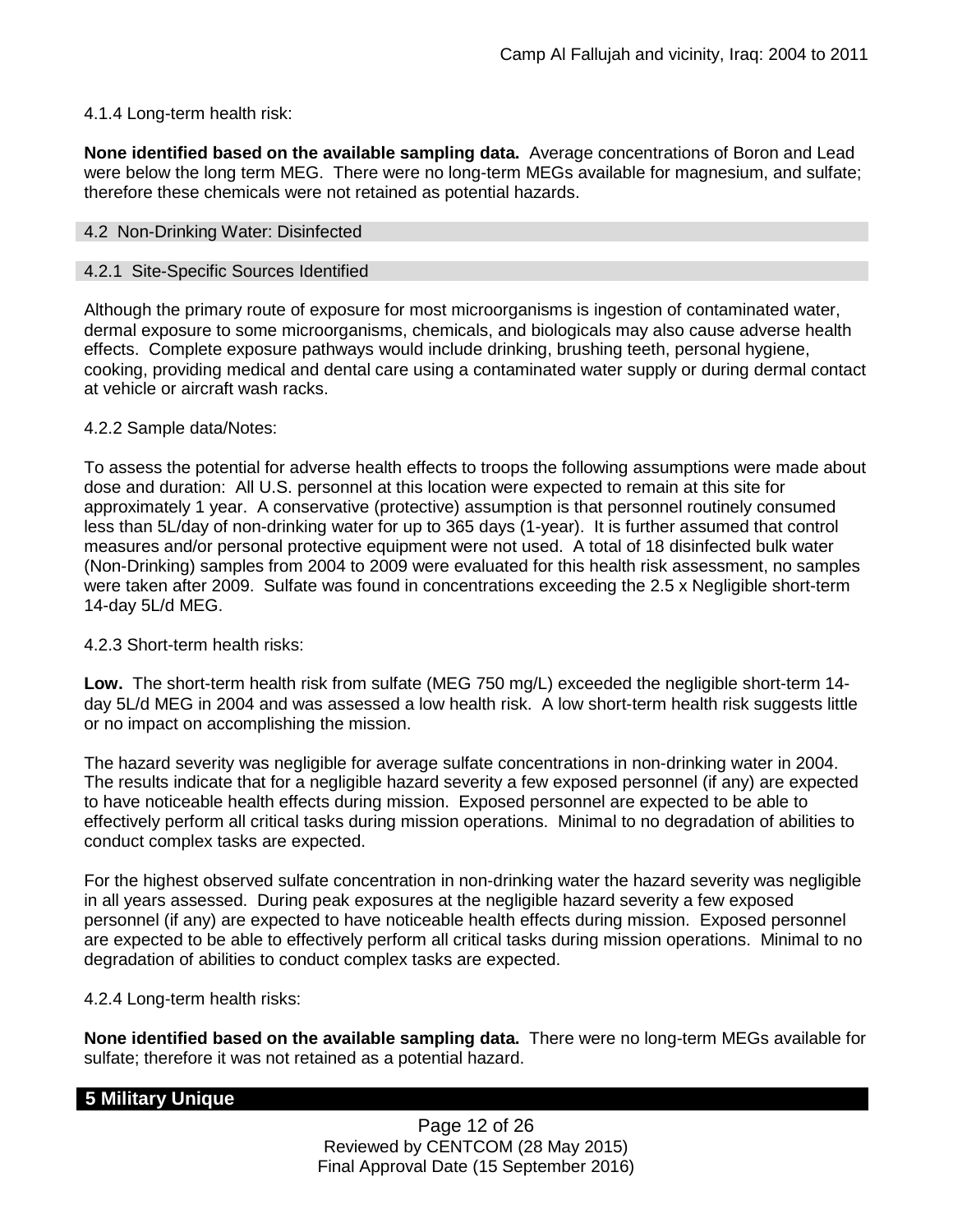#### 5.1 Chemical Biological, Radiological Nuclear (CBRN) Weapons

Based on a search of records, incidents involving potential exposure to chemical warfare agents in the vicinity of Camp Al Fallujah and vicinity were reported. Specific exposures may have included weaponized toxic industrial compounds (e.g., chlorine tank improvised explosive devices), and rarely, small amounts of traditional chemical warfare agents.

#### 5.2 Depleted Uranium (DU)

No specific hazard sources were documented in the DOEHRS or MESL from 08 June 2004 through 20 August 2011 timeframe (References 1 and 5).

#### 5.3 Ionizing Radiation

No specific hazard sources were documented in the DOEHRS or MESL from 08 June 2004 through 20 August 2011 timeframe (References 1 and 5).

#### 5.4 Non-Ionizing Radiation

No specific hazard sources were documented in the DOEHRS or MESL from 08 June 2004 through 20 August 2011 timeframe (References 1 and 5).

## **6 Endemic Diseases**

This document lists the endemic diseases reported in the region, its specific health risks and severity and general health information about the diseases. USCENTCOM MOD 12 (Reference 6) lists deployment requirements, to include immunizations and chemoprophylaxis, in effect during the timeframe of this POEMS.

#### 6.1 Foodborne and Waterborne Diseases

Food borne and waterborne diseases in the area are transmitted through the consumption of local food and water. Local unapproved food and water sources (including ice) are heavily contaminated with pathogenic bacteria, parasites, and viruses to which most U.S. Service Members have little or no natural immunity. Effective host nation disease surveillance does not exist within the country. Only a small fraction of diseases are identified or reported in host nation personnel. Diarrheal diseases are expected to temporarily incapacitate a very high percentage of U.S. personnel within days if local food, water, or ice is consumed. Hepatitis A and typhoid fever infections typically cause prolonged illness in a smaller percentage of unvaccinated personnel. Vaccinations are required for DOD personnel and contractors. In addition, although not specifically assessed in this document, significant outbreaks of viral gastroenteritis (e.g., norovirus) and food poisoning (e.g., *Bacillus cereus*, *Clostridium perfringens*, *Staphylococcus*) may occur. Key disease risks are summarized below:

Mitigation strategies were in place and included consuming food and water from approved sources, vaccinations (when available), frequent hand washing and general sanitation practices.

## 6.1.1 Diarrheal diseases (bacteriological)

**High, mitigated to Low**: Diarrheal diseases are expected to temporarily incapacitate a very high percentage of personnel (potentially over 50% per month) within days if local food, water, or ice is consumed. Mitigation strategies in place include consumption of approved food, water, and ice;

> Page 13 of 26 Reviewed by CENTCOM (28 May 2015) Final Approval Date (15 September 2016)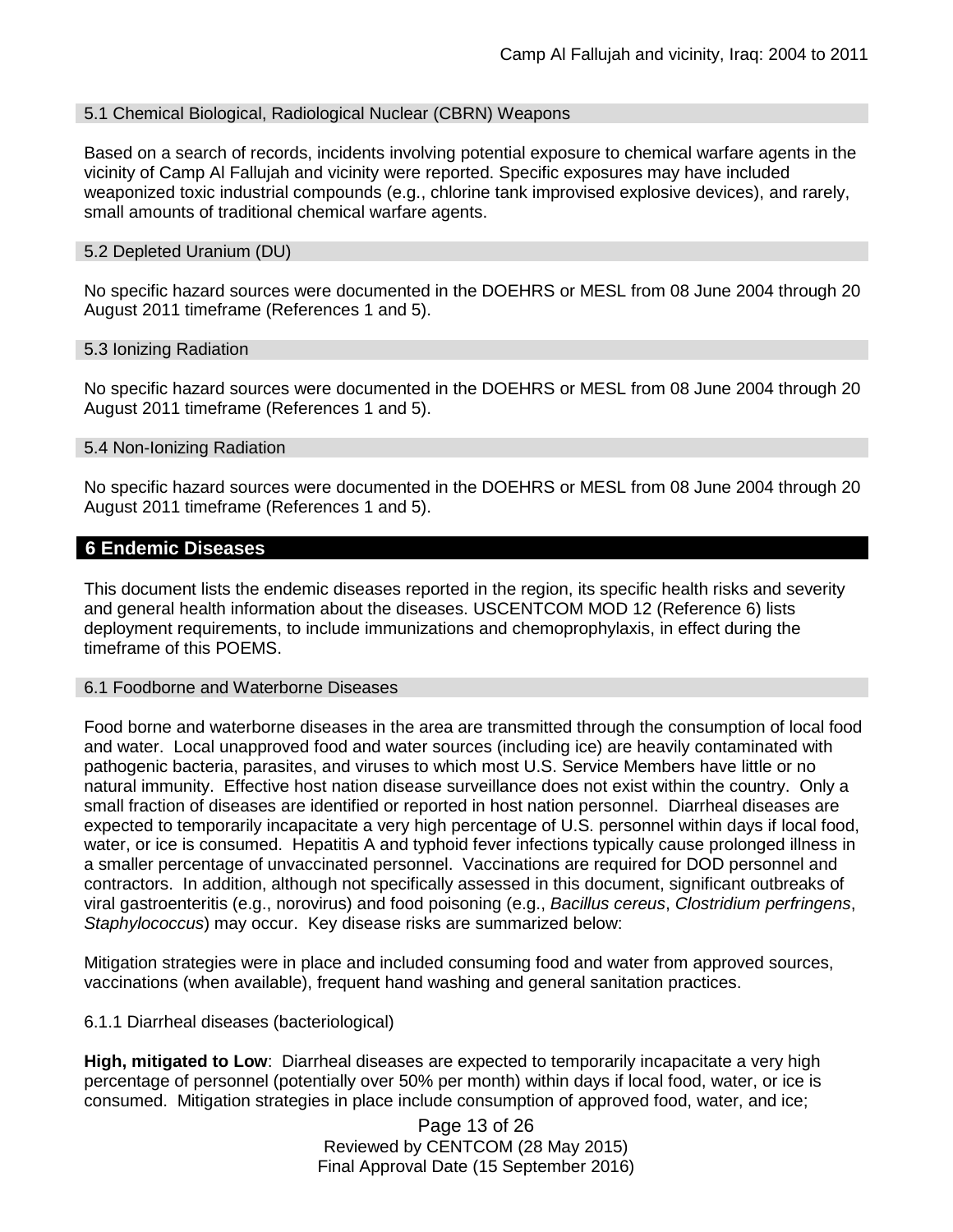handwashing; and applied food/water safety mechanisms. Field conditions (including lack of hand washing and primitive sanitation) may facilitate person-to-person spread and epidemics. Typically mild disease treated in outpatient setting; recovery and return to duty in less than 72 hours with appropriate therapy. A small proportion of infections may require greater than 72 hours limited duty or hospitalization.

## 6.1.2 Hepatitis A, typhoid/paratyphoid fever, and diarrhea-protozoal

**High, mitigated to Low**: Unmitigated health risk to U.S. personnel is high year round for hepatitis A and typhoid/paratyphoid fever, and Moderate for diarrhea-protozoal. Mitigation strategies in place include immunization, consumption of approved food, water, and ice; handwashing; and applied food/water safety mechanisms. U.S. Personnel did not drink untreated water, and vaccination for Hepatitis A is required for deployment into the CENTCOM Area or Responsibility (AOR). Hepatitis A, typhoid/paratyphoid fever, and diarrhea-protozoal disease may cause prolonged illness in a small percentage of personnel (less than 1% per month). Although much rarer, other potential diseases in this area that are also considered a Moderate risk include: hepatitis E, diarrhea-cholera, and brucellosis.

## 6.1.3 Short-term Health Risks:

**Variable, unmitigated; Low, mitigated**: The overall unmitigated short-term risk associated with food borne and waterborne diseases are considered High (bacterial diarrhea, hepatitis A, typhoid/paratyphoid fever) to Moderate (diarrhea-cholera, diarrhea-protozoal, brucellosis) to Low (hepatitis E) if local food or water is consumed. Preventive Medicine measures reduced the risk to Low. Confidence in the health risk estimate was high.

6.1.4 Long-term Health Risks:

## **None identified based on available data.**

#### 6.2 Arthropod Vector-Borne Diseases

During the warmer months, the climate and ecological habitat support populations of arthropod vectors, including mosquitoes, ticks, mites, and sandflies. Significant disease transmission is sustained countrywide, including urban areas. Mitigation strategies were in place and included proper wear of treated uniforms, application of repellent to exposed skin, and use of bed nets and chemoprophylaxis (when applicable). Additional methods included the use of pesticides, reduction of pest/breeding habitats, and engineering controls.

#### 6.2.1 Malaria

**None**: Indigenous transmission of malaria in Iraq was eliminated as of 2008 reducing risk among personnel exposed to mosquito bites to none.

## 6.2.2 Leishmaniasis

**Moderate, mitigated to Low**: The disease risk is Moderate during the warmer months when sandflies are most prevalent, but reduced to low with mitigation measures. Mitigation strategies in place include Individual Protective Measures (IPM) practices, permethrin treated uniforms, pesticides, reduction of pest/breeding habitats, and engineering controls. Leishmaniasis is transmitted by sand flies. There are two forms of the disease; cutaneous (acute form) and visceral (a more latent form of the disease). The leishmaniasis parasites may survive for years in infected individuals and this infection may go

> Page 14 of 26 Reviewed by CENTCOM (28 May 2015) Final Approval Date (15 September 2016)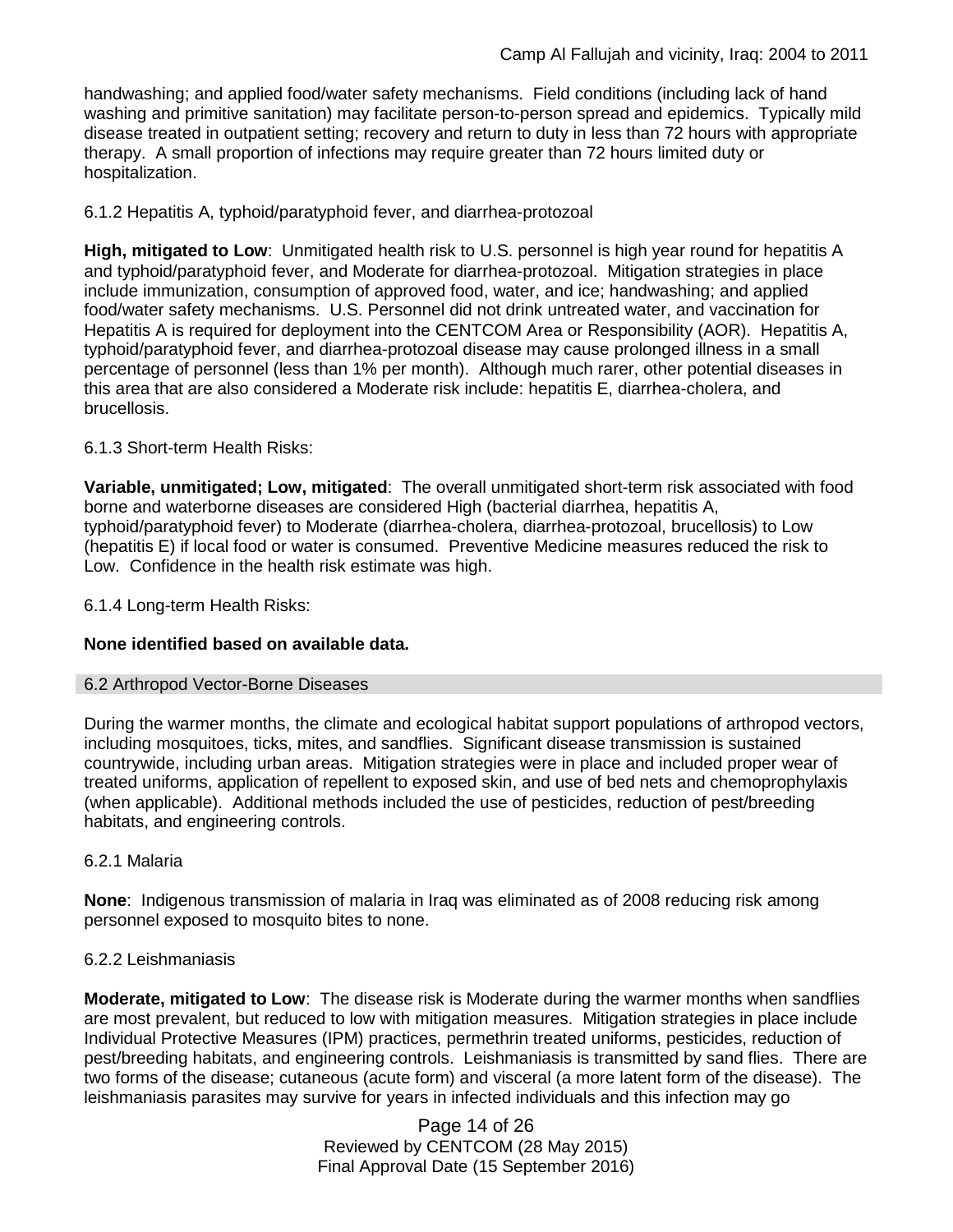unrecognized by physicians in the U.S. when infections become symptomatic years later. Cutaneous infection is unlikely to be debilitating, though lesions may be disfiguring. Visceral leishmaniasis disease can cause severe febrile illness which typically requires hospitalization with convalescence over 7 days.

## 6.2.3 Crimean-Congo hemorrhagic fever

**Moderate, mitigated to Low**: Unmitigated risk is moderate, but reduced to low with mitigation measures. Crimean-Congo hemorrhagic fever occurs in rare cases (less than 0.1% per month attack rate in indigenous personnel) and is transmitted by tick bites or occupational contact with blood or secretions from infected animals. The disease typically requires intensive care with fatality rates from 5% to 50%.

#### 6.2.4 Sandfly fever

**Moderate, mitigated to Low**: Sandfly fever has a Moderate risk with potential disease rates from 1% to 10% per month under worst case conditions. Mitigation measures reduced the risk to low. The disease is transmitted by sandflies and occurs more commonly in children though adults are still at risk. Sandfly fever disease typically resulted in debilitating febrile illness requiring 1 to 7 days of supportive care followed by return to duty.

#### 6.2.5 Sindbis (and Sindbis-like viruses)

**Low**: Sindbis and sindbis-like viruses are maintained in a bird-mosquito cycle in rural areas and occasionally caused limited outbreaks among humans. The viruses are transmitted by a variety of *Culex* mosquito species found primarily in rural areas. A variety of bird species may serve as reservoir or amplifying hosts. Extremely rare cases (less than 0.01% per month attack rate) could have occurred seasonally (April - November). Debilitating febrile illness often accompanied by rash, typically requires 1 to 7 days of supportive care; significant arthralgias may persist for several weeks or more in some cases. This disease is associated with a low health risk estimate.

#### 6.2.6 Rickettsioses, tickborne (spotted fever group)

**Low**: Rare cases (less than 0.1% per month) of rickettsioses disease are possible among personnel exposed to tick bites. Rickettsioses are transmitted by multiple species of hard ticks, including *Rhipicephalus* spp., which are associated with dogs. Other species of ticks, including *Ixodes* are also capable of transmitting rickettsial pathogens in this group. In addition to dogs, various rodents and other animals also may serve as reservoirs. Ticks are most prevalent from April through November. Incidents can result in debilitating febrile illness, which may require 1 to 7 days of supportive care followed by return to duty. The health risk of rickettsial disease is Low.

#### 6.2.7 Typhus-murine (fleaborne)

**Low**: Typhus-murine has a Low risk estimate and is assessed as present, but at unknown levels. Rare cases are possible among personnel exposed to rodents (particularly rats) and flea bites. Incidents may result in debilitating febrile illness typically requiring 1 to 7 days of supportive care followed by return to duty.

#### 6.2.8 West Nile fever

**Low**: West Nile fever is present. The disease is maintained by the bird population and transmitted to humans via mosquito vector. Typically, infections in young, healthy adults were asymptomatic although

> Page 15 of 26 Reviewed by CENTCOM (28 May 2015) Final Approval Date (15 September 2016)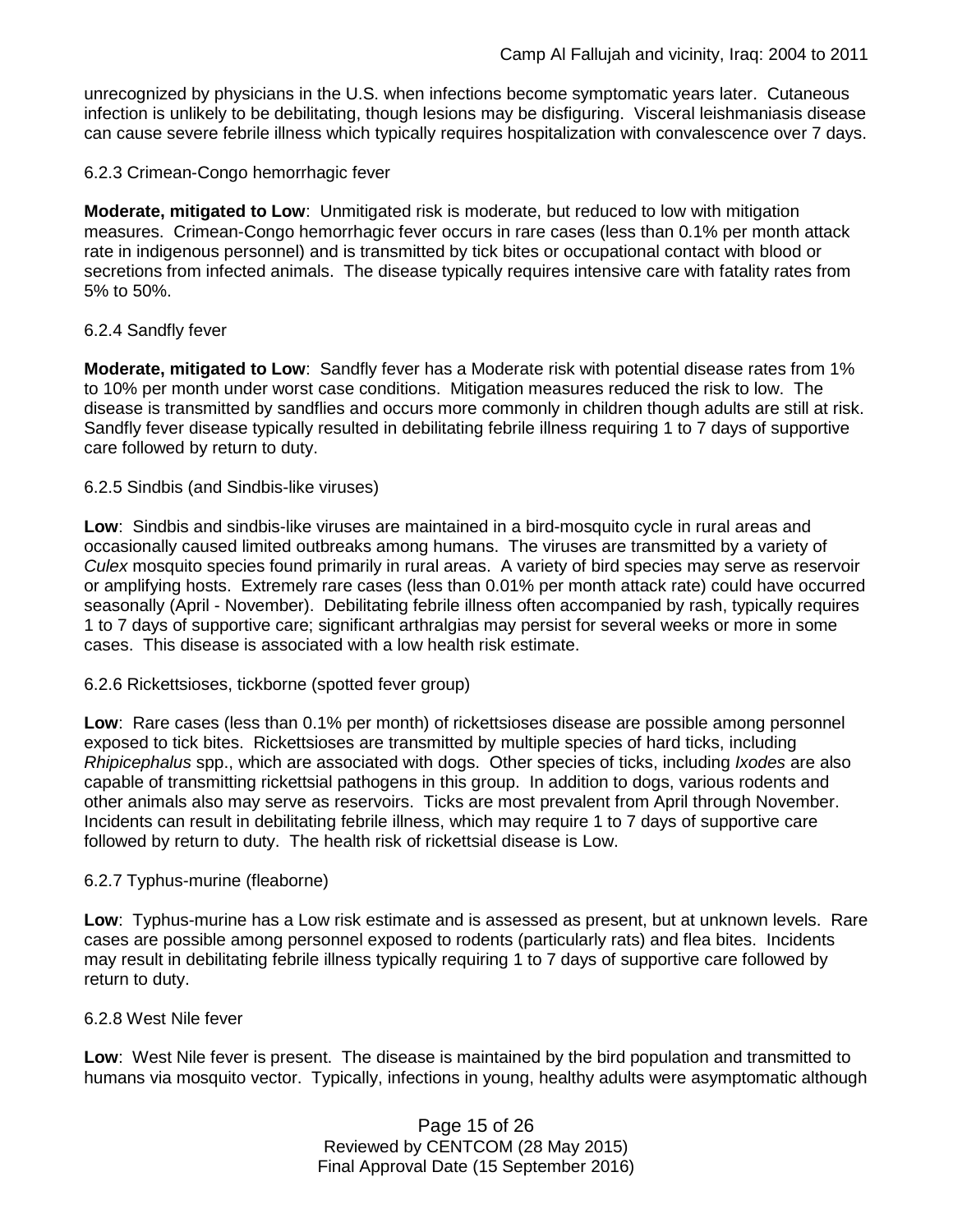fever, headache, tiredness, body aches (occasionally with a skin rash on trunk of body), and swollen lymph glands can occurred. This disease is associated with a low risk estimate.

## 6.2.9 Short -term health risks:

**Low:** The unmitigated risk is moderate for leishmaniasis - cutaneous (acute), Crimean-Congo hemorrhagic fever, and sandfly fever; Low for, sindbis, rickettsioses-tickborne, typhus-fleaborne, and West Nile fever. No hazard from malaria (2008 - 2011). Risk is reduced to Low by proper wear of the uniform and application of repellent to exposed skin. Confidence in the risk estimate is high.

#### 6.2.10 Long -term health risks:

**Low:** The unmitigated risk is moderate for leishmaniasis-visceral (chronic). Risk is reduced to Low by proper wear of the uniform and application of repellent to exposed skin. Confidence in the risk estimate is high.

#### 6.3 Water Contact Diseases

Tactical operations or recreational activities that involve extensive contact with surface water such as lakes, streams, rivers, or flooded fields may result in significant exposure to leptospirosis and schistosomiasis. Arid portions of Iraq without permanent or persistent bodies of surface water do not support transmission of leptospirosis or schistosomiasis. Risk was restricted primarily to areas along rivers and lakes. These diseases can debilitate personnel for up to a week or more. Leptospirosis risk typically increases during flooding. In addition, although not specifically assessed in this document, bodies of surface water are likely to be contaminated with human and animal waste. Activities such as wading or swimming may result in exposure to enteric diseases including diarrhea and hepatitis via incidental ingestion of water. Prolonged water contact also may lead to the development of a variety of potentially debilitating skin conditions including bacterial or fungal dermatitis. Mitigation strategies were in place and included avoiding water contact and recreational water activities, proper wear of uniform (especially footwear), and protective coverings for cuts/abraded skin.

#### 6.3.1 Leptospirosis

**Moderate, mitigated to Low**: Human infections occur seasonally (typically April through November) through exposure to water or soil contaminated by infected animals and is associated with wading, and swimming in contaminated, untreated open water. The occurrence of flooding after heavy rainfall facilitates the spread of the organism because as water saturates the environment leptospirosis present in the soil passes directly into surface waters. Leptospirosis can enter the body through cut or abraded skin, mucous membranes, and conjunctivae. Infection may also occur from ingestion of contaminated water. The acute, generalized illness associated with infection may mimic other tropical diseases (for example, dengue fever, malaria, and typhus), and common symptoms include fever, chills, myalgia, nausea, diarrhea, cough, and conjunctival suffusion. Manifestations of severe disease can include jaundice, renal failure, hemorrhage, pneumonitis, and hemodynamic collapse. Recreational activities involving extensive water contact may result in personnel being temporarily debilitated with leptospirosis. Mitigation strategies in place include avoiding water contact and recreational water activities; proper wear of uniform, especially footwear, and protective coverings for cuts/abraded skin. This disease is associated with a Moderate health risk estimate.

#### 6.3.2 Schistosomiasis

**Moderate, mitigated to Low**: Humans are the principal reservoir for schistosomes; humans shed schistosome eggs in urine or feces. Animals such as cattle and water buffalo may also be significant

> Page 16 of 26 Reviewed by CENTCOM (28 May 2015) Final Approval Date (15 September 2016)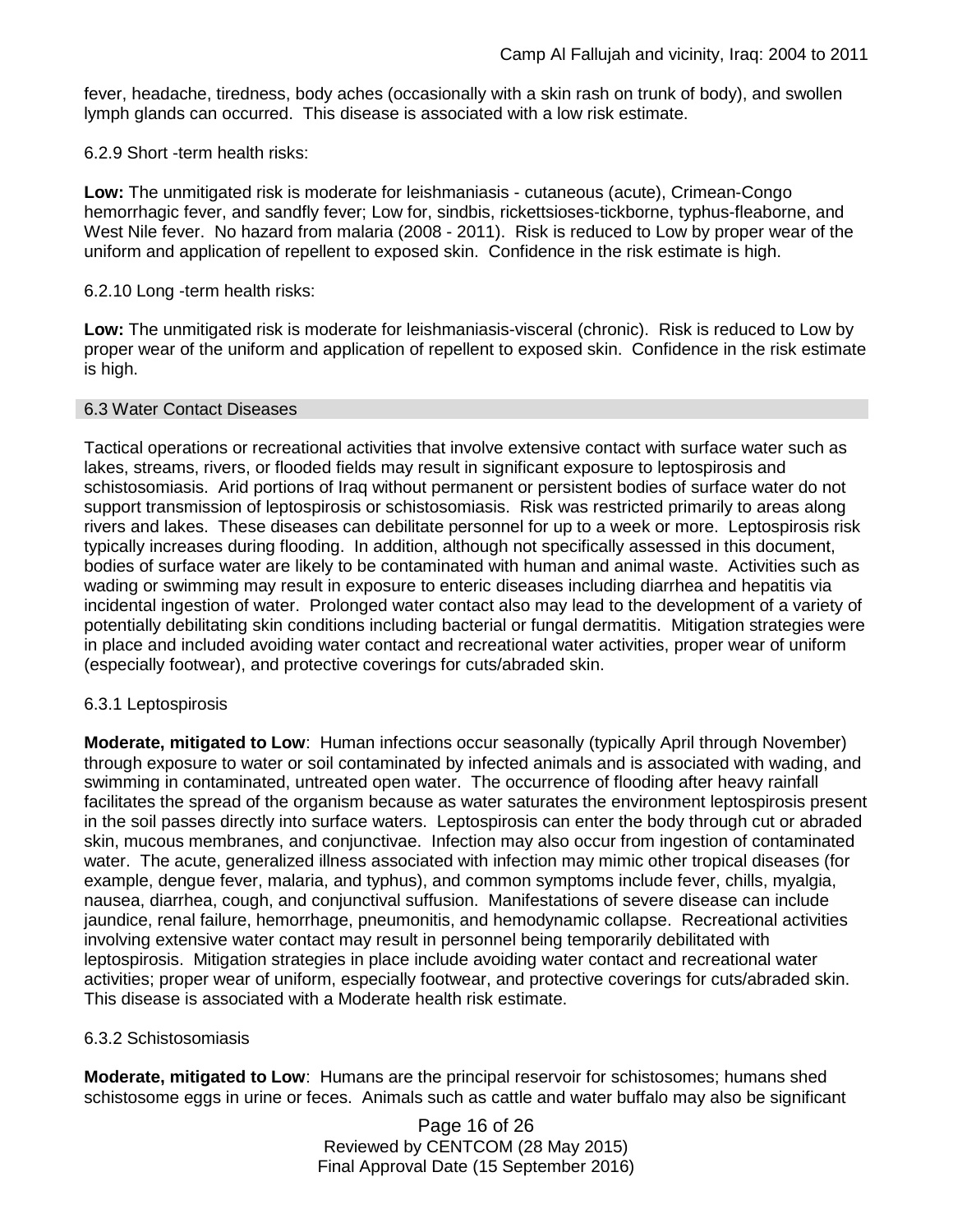reservoirs. Rare cases (less than 0.1% per month attack rate) may occur seasonally (typically April through November) among personnel wading or swimming in lakes, streams, or irrigated fields which were frequently contaminated with human and animal waste containing schistosome eggs. In groups with prolonged exposure to heavily contaminated foci, attack rates may exceed 10%. Exceptionally heavy concentrations of schistosomes may occur in discrete foci, which were difficult to distinguish from less contaminated areas. In non-immune personnel exposed to such foci, rates of acute schistosomiasis may be over 50%. Mild infections are generally asymptomatic. In very heavy acute infections, a febrile illness (acute schistosomiasis) may occur, especially with *Schistosoma japonicum*  and *S. mansoni*, requiring hospitalization and convalescence over 7 days. This disease is associated with a Moderate health risk estimate.

## 6.3.3 Short -term health risks:

**Low:** Unmitigated Health risk of schistosomiasis and leptospirosis is Moderate during warmer months. Mitigation measures reduce the risk to Low. Confidence in the health risk estimate is high.

6.3.4 Long -term health risks:

## **None identified based on available data.**

#### 6.4 Respiratory Diseases

Although not specifically assessed in this document, deployed U.S. forces may be exposed to a wide variety of common respiratory infections in the local population. These include influenza, pertussis, viral upper respiratory infections, viral and bacterial pneumonia, and others. The U.S. military populations living in close-quarter conditions are at risk for substantial person-to-person spread of respiratory pathogens. Influenza is of particular concern because of its ability to debilitate large numbers of unvaccinated personnel for several days. Mitigation strategies were in place and included routine medical screenings, vaccination, enforcing minimum space allocation in housing units, implementing head-to-toe sleeping in crowded housing units, implementation of proper personal protective equipment (PPE) when necessary for healthcare providers and detention facility personnel.

## 6.4.1 Tuberculosis (TB)

**Moderate, mitigated to Low:** Potential health risk to U.S. personnel is Moderate, mitigated to Low, year round. Transmission typically requires close and prolonged contact with an active case of pulmonary or laryngeal TB, although it also can occur with more incidental contact. The Army Surgeon General has defined increased risk in deployed Soldiers as indoor exposure to locals or third country nationals of greater than one hour per week in a highly endemic active TB region. Mitigation strategies include routine medical screenings; enforcing minimum space allocation in housing units; implementing head-to-toe sleeping in crowded housing units; and implementation of proper personal protective equipment (PPE), when necessary (treating active case, detainee operations). Additional mitigation included active case isolation in negative pressure rooms, where available.

## 6.4.2 Meningococcal meningitis

**Low:** Meningococcal meningitis poses a Low risk and is transmitted from person to person through droplets of respiratory or throat secretions. Close and prolonged contact facilitates the spread of this disease. Meningococcal meningitis is potentially a very severe disease typically requiring intensive care; fatalities may occur in 5-15% of cases.

6.4.3 Short-term health risks:

Page 17 of 26 Reviewed by CENTCOM (28 May 2015) Final Approval Date (15 September 2016)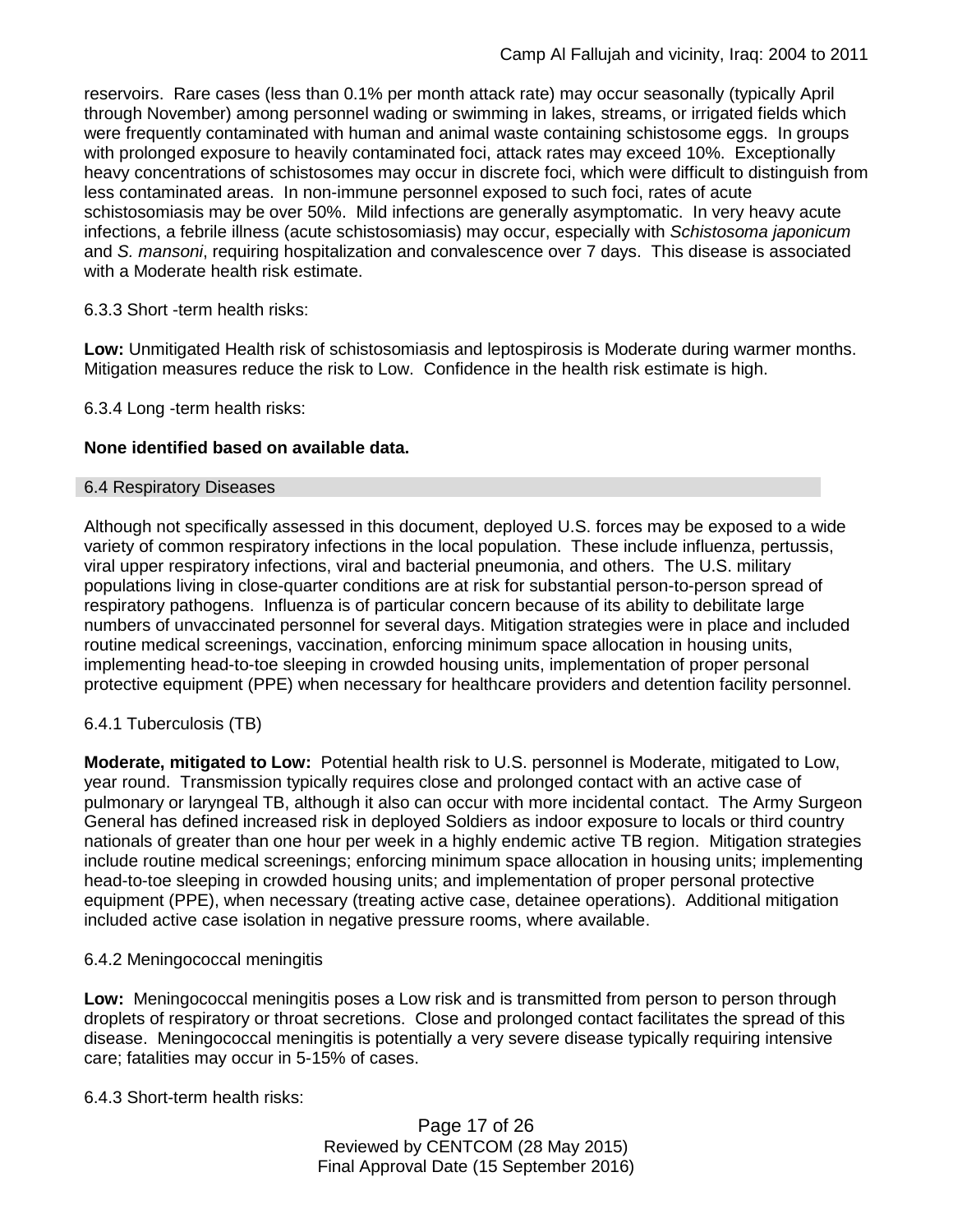**Low:** Moderate (TB) to Low (for meningococcal meningitis). Overall risk was reduced to Low with mitigation measures. Confidence in the health risk estimate is high.

6.4.4 Long-term health risks:

**None identified based on available data.** Tuberculosis is evaluated as part of the post deployment health assessment (PDHA). A TB skin test is required post-deployment if potentially exposed and is based upon individual service policies.

#### 6.5 Animal-Contact Diseases

#### 6.5.1 Rabies

**Moderate, mitigated to Low:** Rabies posed a year-round moderate risk. Occurrence in local animals was well above U.S. levels due to the lack of organized control programs. Dogs were the primary reservoir of rabies in Iraq, and a frequent source of human exposure. In June 2008, the New Jersey Health department in the U.S. reported a confirmed case of rabies in a mixed-breed dog recently imported from Iraq. Rabies is transmitted by exposure to the virus-laden saliva of an infected animal, typically through bites, but could occur from scratches contaminated with the saliva. No cases of rabies acquired in Iraq have been identified in U.S. Service Members to date. The vast majority (>99%) of persons who develop rabies disease will do so within a year after a risk exposure, there have been rare reports of individuals presenting with rabies disease up to six years or more after their last known risk exposure. Mitigation strategies included command emphasis of CENTCOM GO 1B, reduction of animal habitats, active pest management programs, and timely treatment of feral animal scratches/bites.

### 6.5.2 Anthrax

**Low:** Anthrax cases are rare in indigenous personnel, and pose a Low risk to U.S. personnel. Anthrax is a naturally occurring infection; cutaneous anthrax is transmitted by direct contact with infected animals or carcasses, including hides. Eating undercooked infected meat may result in contracting gastrointestinal anthrax. Pulmonary anthrax is contracted through inhalation of spores and is extremely rare. Mitigation measures included consuming approved food sources, proper food preparation and cooking temperatures, avoidance of animals and farms, dust abatement when working in these areas, vaccinations, and proper PPE for personnel working with animals.

## 6.5.3 Q-Fever

**Moderate, mitigated to Low:** Potential health risk to U.S. personnel is Moderate, but mitigated to Low, year round. Rare cases are possible among personnel exposed to aerosols from infected animals, with clusters of cases possible in some situations. Significant outbreaks (affecting 1-50%) can occur in personnel with heavy exposure to barnyards or other areas where animals are kept. Unpasteurized milk may also transmit infection. The primary route of exposure is respiratory, with an infectious dose as low as a single organism. Incidence could result in debilitating febrile illness, sometimes presenting as pneumonia, typically requiring 1 to 7 days of inpatient care followed by return to duty. Mitigation strategies in place as listed in paragraph 6.5.2 except for vaccinations.

#### 6.5.4 H5N1 avian influenza

**Low:** Potential health risk to U.S. personnel is Low. Although H5N1 avian influenza (AI) is easily transmitted among birds, bird-to-human transmission is extremely inefficient. Human-to-human

> Page 18 of 26 Reviewed by CENTCOM (28 May 2015) Final Approval Date (15 September 2016)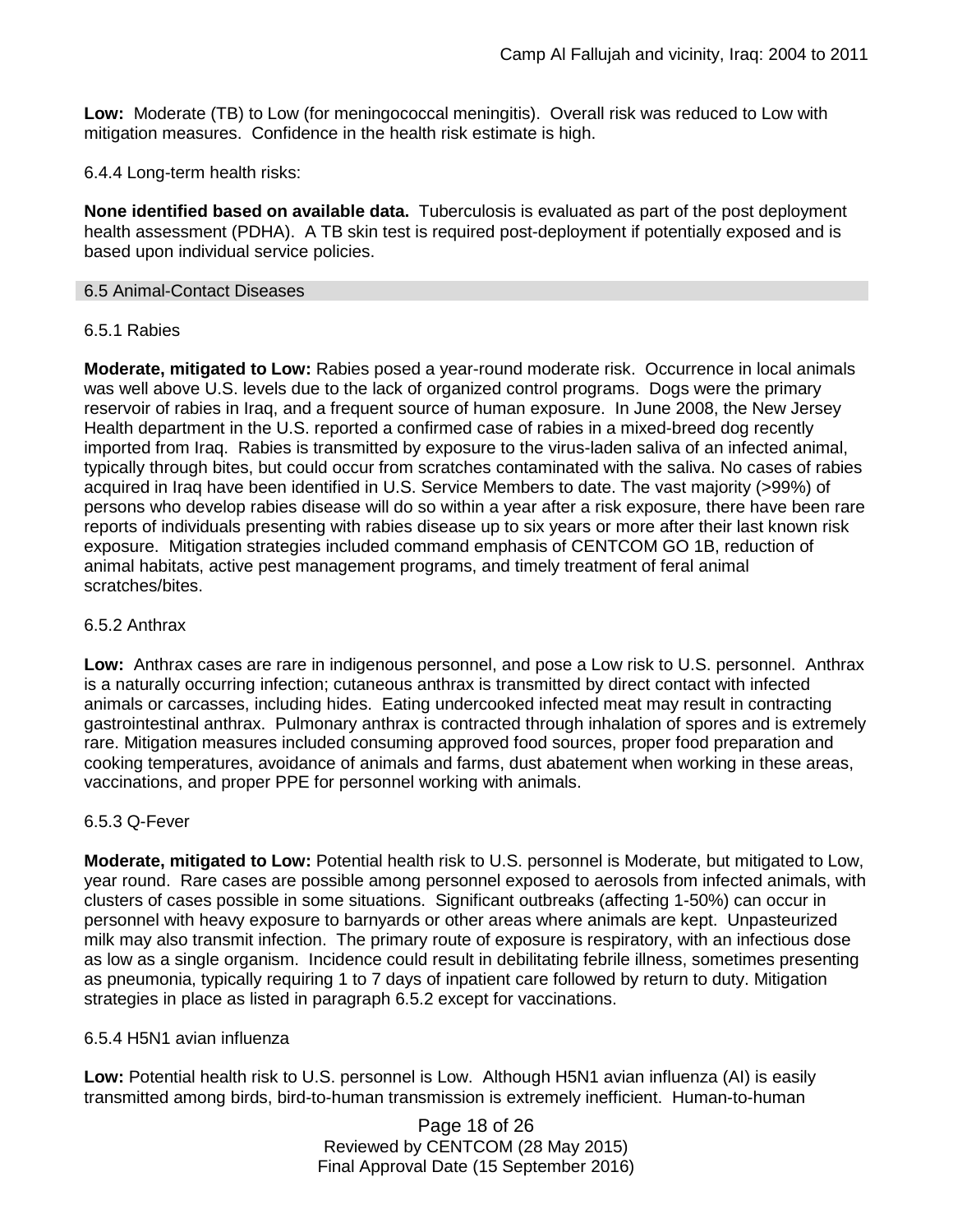transmission appears to be exceedingly rare, even with relatively close contact. Extremely rare cases (less than 0.01% per month attack rate) could occur. Incidence could result in very severe illness with fatality rate higher than 50 percent in symptomatic cases. Mitigation strategies included avoidance of birds/poultry and proper cooking temperatures for poultry products.

6.5.5 Short-term health risks:

**Low:** The short-term unmitigated risk is Moderate for rabies, and Q-fever, to Low for anthrax, and H5N1 avian influenza. Mitigation measures reduced the overall risk to Low.Confidence in risk estimate is high.

6.5.6 Long-term health risks:

**Low:** A Low long term risk exists for rabies because, in rare cases, the incubation period for rabies can be several years.

#### **7 Venomous Animal/Insect**

All information was taken directly from the Armed Forces Pest Management Board (Reference 7) and the Clinical Toxinology Resources web site from the University of Adelaide, Australia (Reference 8). The species listed below have home ranges that overlap the location of Camp Al Fallujah and vicinity, and may present a health risk if they are encountered by personnel. See Section 9 for more information about pesticides and pest control measures.

7.1 Spiders

• *Latrodectus pallidus*: Clinical effects uncertain, but related to medically important species, therefore major envenoming cannot be excluded.

#### 7.2 Scorpions

• *Androctonus crassicauda* (black scorpion): Severe envenoming possible and potentially lethal, however most stings cause only severe local pain.

• *Buthacus leptochelys*, *Buthacus macrocentrus*, *Compsobuthus matthiesseni*, *Compsobuthus werneri*, *Odontobuthus doriae*, *Orthochirus iraqus*, and *Orthochirus scrobiculosus*: Clinical effects unknown; there are a number of dangerous Buthid scorpions, but there are also some known to cause minimal effects only. Without clinical data it is unclear where this species fits within that spectrum.

- *Euscorpius italicus*, and *Scorpio maurus*: Mild envenoming only, not likely to prove lethal.
- *Hemiscorpius lepturus*: Severe envenoming possible, potentially lethal.

• *Hottentotta saulcyi*, *Hottentotta scaber*, and *Hottentotta schach*: Moderate envenoming possible but unlikely to prove lethal.

#### 7.3 Snakes

• *Cerastes gasperettii*: Potentially lethal envenoming, though unlikely.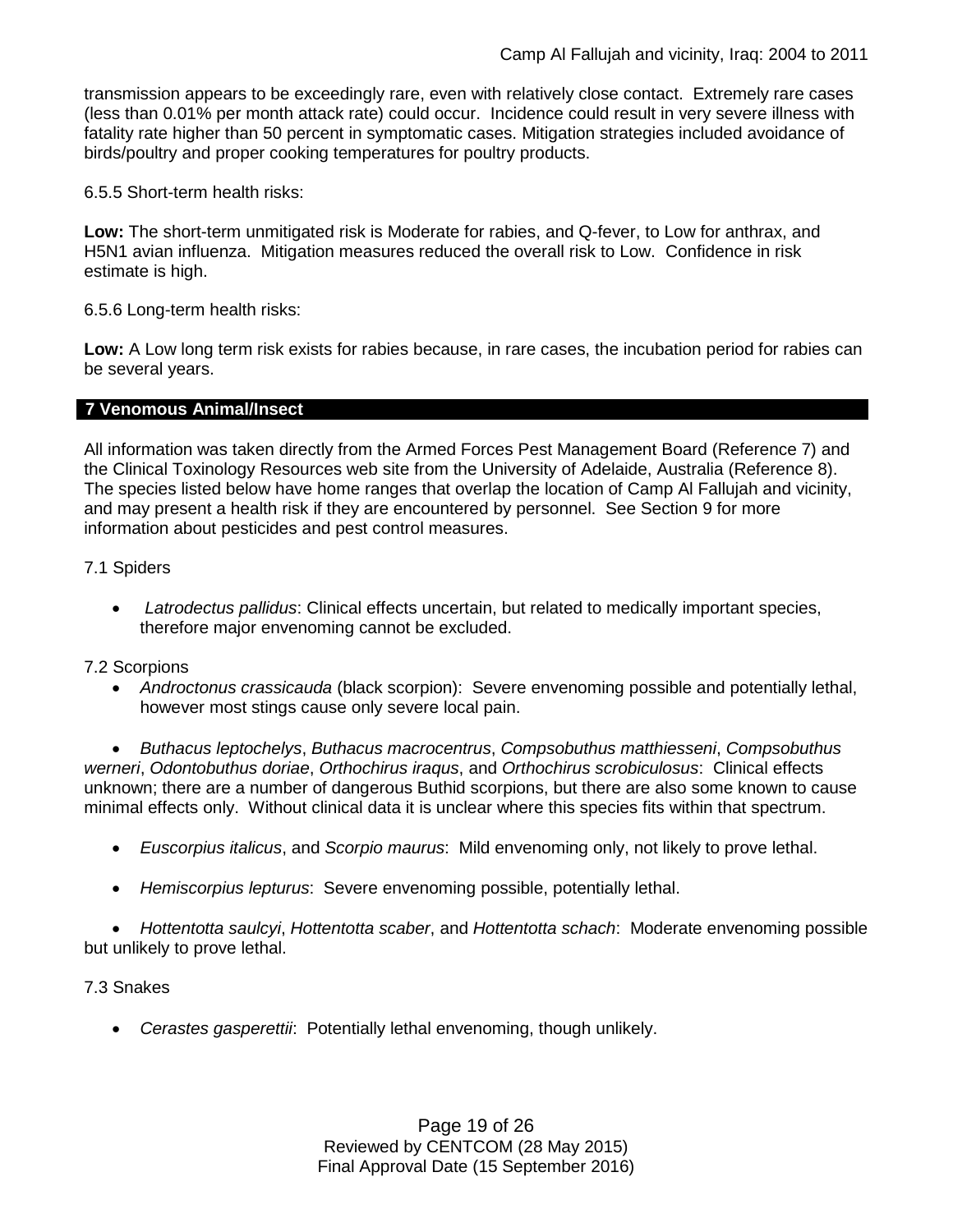• *Hemorrhois ravergieri*, *Malpolon monspessulanus*, *Psammophis schokari*, *Pseudocyclophis persicus, Telescopus fallax*, and *Telescopus tessellatus*: Clinical effects unknown, but unlikely to cause significant envenoming.

• *Macrovipera lebetina* subspecies *euphratica* and subspecies *obtusa* and *Vipera albicornuta*: Severe envenoming possible, potentially lethal.

• *Platyceps rhodorachis* and *Psammophis lineolatus*: Mild envenoming only, not likely to prove lethal.

• *Walterinnesia aegyptia*: Clinical effects unknown, but potentially lethal envenoming, though unlikely, cannot be excluded.

## 7.4 Short-term health risk:

**Low:** If encountered, effects of venom vary with species from mild localized swelling (e.g., *S. maurus*) to potentially lethal effects (e.g., *V. albicornuta*). See effects of venom above. Mitigation strategies included avoiding contact, proper wear of uniform (especially footwear), and timely medical treatment. Confidence in the health risk estimate is low (Reference 4, Table 3-6).

7.5 Long-term health risk:

## **None identified.**

## **8 Heat/Cold Stress**

## 8.1 Heat

Summer (June - September) monthly mean temperatures range from 105 degrees Fahrenheit (°F) to 111°F with an average temperature of 108°F based on historical climatological data from the U.S. Air Force Combat Climatology Center, 14<sup>th</sup> Weather Squadron. The health risk of heat stress/injury based on temperatures alone is Low (< 78°F) from November – March, high (82-87.9°F) in April, and extremely high ( $\geq 88^{\circ}$ F) from May – October. However, work intensity and clothing/equipment worn pose greater health risk of heat stress/injury than environmental factors alone (Reference 9). Managing risk of hot weather operations included monitoring work/rest periods, proper hydration, and taking individual risk factors (e.g., acclimation, weight, and physical conditioning) into consideration. Risk of heat stress/injury was reduced with preventive measures

## 8.1.1 Short-term health risk:

**Low to Extremely High, mitigated to Low:** Risk of heat injury in unacclimatized or susceptible populations (older, previous history of heat injury, poor physical condition, underlying medical/health conditions), and those under operational constraints (equipment, PPE, vehicles) is Low from November – March, high in April, and extremely high from May – October. The risk of heat injury was reduced to low through preventive measures such as work/rest cycles, proper hydration and nutrition, and monitoring WBGT. Confidence in the health risk estimate is low (Reference 4, Table 3-6).

## 8.1.2 Long-term health risk:

**Low:** The long-term risk is Low. However, the risk may be greater for certain susceptible persons– those older (i.e., greater than 45 years), in lesser physical shape, or with underlying medical/health conditions. Long-term health implications from heat injuries are rare but may occur, especially from

> Page 20 of 26 Reviewed by CENTCOM (28 May 2015) Final Approval Date (15 September 2016)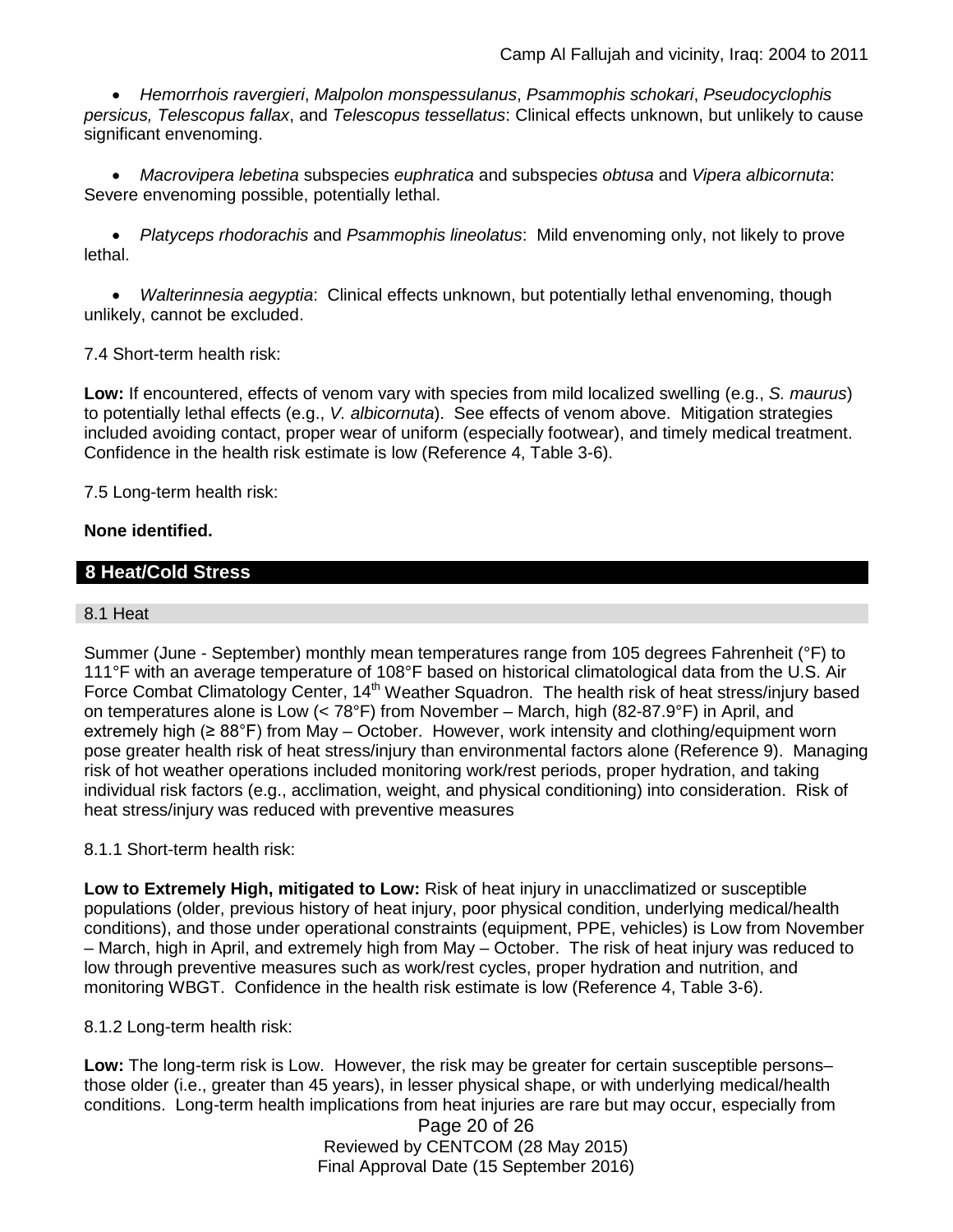more serious injuries such as heat stroke. It is possible that high heat in conjunction with various chemical exposures may increase long-term health risks, though specific scientific evidence is not conclusive. Confidence in these risk estimates is medium (Reference 4, Table 3-6).

#### 8.2 Cold

8.2.1 Short-term health risks:

Winter (December - March) temperatures range from 39°F to 48°F with an average temperature of 43°F based on historical climatological data from the U.S. Air Force Combat Climatology Center,  $14<sup>th</sup>$ Weather Squadron. Because even on warm days a significant drop in temperature after sunset by as much as 40°F can occur, there is a risk of cold stress/injury from December – February. The risk assessment for Non-Freezing Cold Injuries (NFCI), such as chilblain, trench foot, and hypothermia, is Low based on historical temperature and precipitation data. Frostbite is unlikely to occur because temperatures rarely drop below freezing. However, personnel may encounter significantly lower temperatures during field operations at higher altitudes. As with heat stress/injuries, cold stress/injuries are largely dependent on operational and individual factors instead of environmental factors alone (Reference 9).

**Low:** The health risk of cold injury is Low. Confidence in the health risk estimate is medium.

8.2.2 Long-term health risk:

**Low:** The health risk of cold injury is Low. Confidence in the health risk estimate is high.

| 9 Noise |  |  |  |
|---------|--|--|--|
|         |  |  |  |

#### 9.1 Continuous

No specific hazard sources were documented in the DOEHRS or MESL from 08 June 2004 through 20 August 2011 timeframe.

9.1.1 Short and long-term health risks:

#### **Not evaluated**

9.2 Impulse

No specific hazard sources were documented in the DOEHRS or MESL from 08 June 2004 through 20 August 2011 timeframe.

9.2.1 Short-term and Long-term health risks:

#### **Not evaluated**.

#### **10 Unique Incidents/Concerns**

#### 10.1 Potential environmental contamination sources

DoD personnel are exposed to various chemical, physical, ergonomic, and biological hazards in the course of performing their mission. These types of hazards depend on the mission of the unit and the operations and tasks which the personnel are required to perform to complete their mission. The health

> Page 21 of 26 Reviewed by CENTCOM (28 May 2015) Final Approval Date (15 September 2016)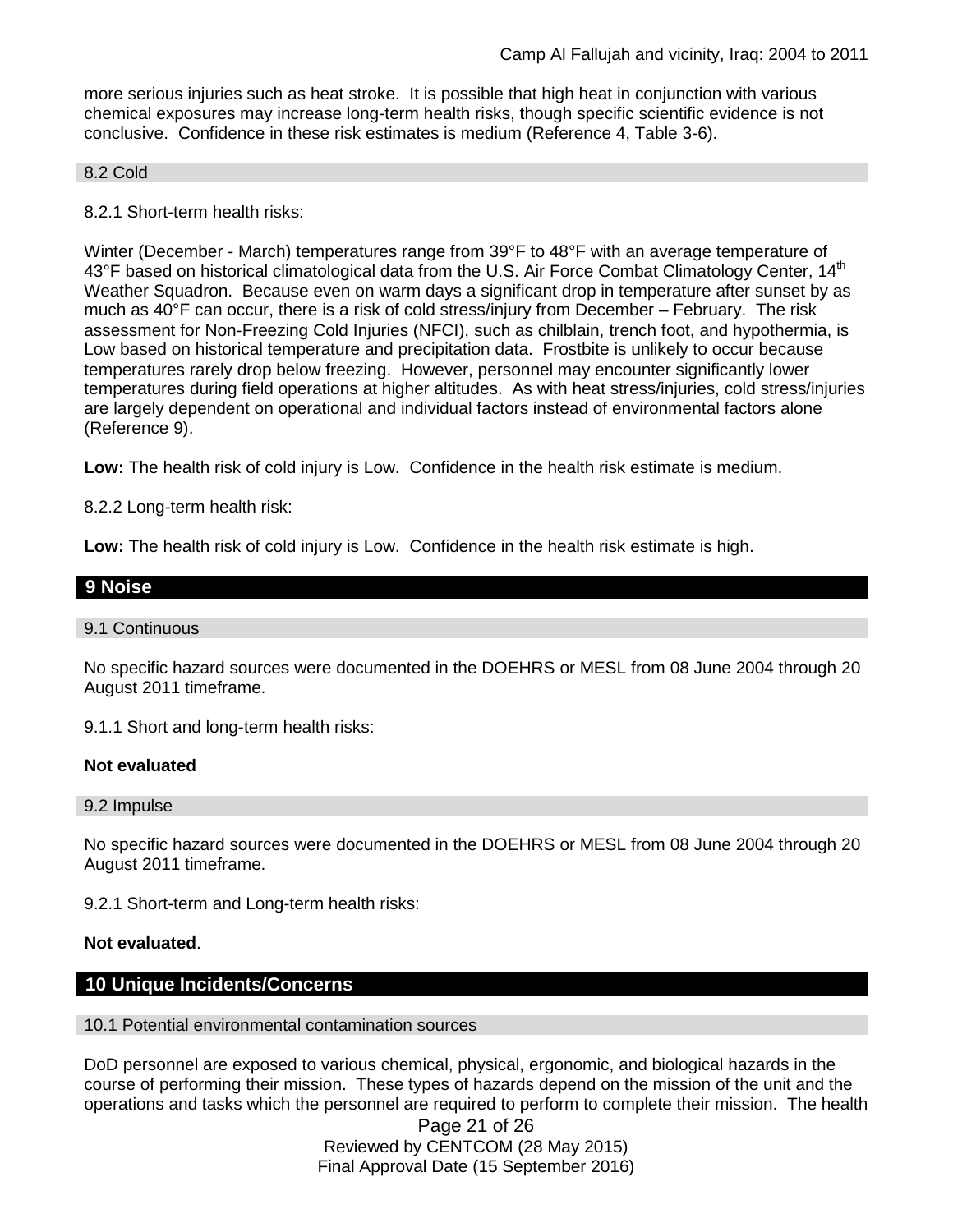risk associated with these hazards depends on a number of elements including what materials are used, how long the exposure last, what is done to the material, the environment where the task or operation is performed, and what controls are used. The hazards can include exposures to heavy metal particulates (e.g., lead, cadmium, manganese, chromium, and iron oxide), solvents, fuels, oils, and gases (e.g., carbon monoxide, carbon dioxide, oxides of nitrogen, and oxides of sulfur). Most of these exposures occur when performing maintenance task such as painting, grinding, welding, engine repair, or movement through contaminated areas. Exposures to these occupational hazards can occur through inhalation (air), skin contact, or ingestion; however exposures through air are generally associated with the highest health risk.

#### 10.2 Waste Sites/Waste Disposal

No specific hazard sources were documented in the DOEHRS or MESL from 08 June 2004 through 20 August 2011 timeframe.

#### 10.3 Fuel/petroleum products/industrial chemical spills

No specific hazard sources were documented in the DOEHRS or MESL from 08 June 2004 through 20 August 2011 timeframe.

#### 10.4 Pesticides/Pest Control:

The health risk of exposure to pesticide residues is considered within the framework of typical residential exposure scenarios, based on the types of equipment, techniques, and pesticide products that have been employed, such as enclosed bait stations for rodenticides, various handheld equipment for spot treatments of insecticides and herbicides, and a number of ready-to-use (RTU) methods such as aerosol cans and baits. The control of rodents required the majority of pest management inputs, with the acutely toxic rodenticides staged as solid formulation lethal baits placed in tamper-resistant bait stations indoors and outdoors throughout cantonment areas. Nuisance insects, including biting and stinging insects such as bees, wasps, and ants, also required significant pest management inputs. Use of pesticides targeting against these pests generally involved selection of compounds with low mammalian toxicity and short-term residual using pinpoint rather than broadcast application techniques. No specific hazard sources were documented in DOEHRS or MESL. A total of 21 monthly pesticide application reports in the MESL for Camp Al Fallujah and vicinity (January 2005 to July 2005) list the usage of pesticides on the site. For each pesticide product applied during this period, the EPA approved label has been archived, providing a framework how each pesticide handled and applied (see below).

#### 10.4.1 Rodenticides

Di fenacoum and Bromadiolone were used to control rodents.

## 10.4.2 Insecticides

Insecticides used to control ants, bees, crickets, fleas, flies, lice, mosquitoes, spiders, termites, and wasps include: Methomyl, (Z)-9- Tricosene, Cypermethrin, Nithiazine, deltamethrin, Polybutylenes, Polyisobutylenes, Lambda-cyhalothrin, Pyrethrins, ß-Cyfluthrin, Fipronil, Bacillus thuringiensis subspecies israelensis, and Piperonyl Butoxide.

10.4.3 Short-term and Long-term health risks

**Low:** Long term health risk is Low. Confidence in the health risk assessment is medium (Reference 4,

Page 22 of 26 Reviewed by CENTCOM (28 May 2015) Final Approval Date (15 September 2016)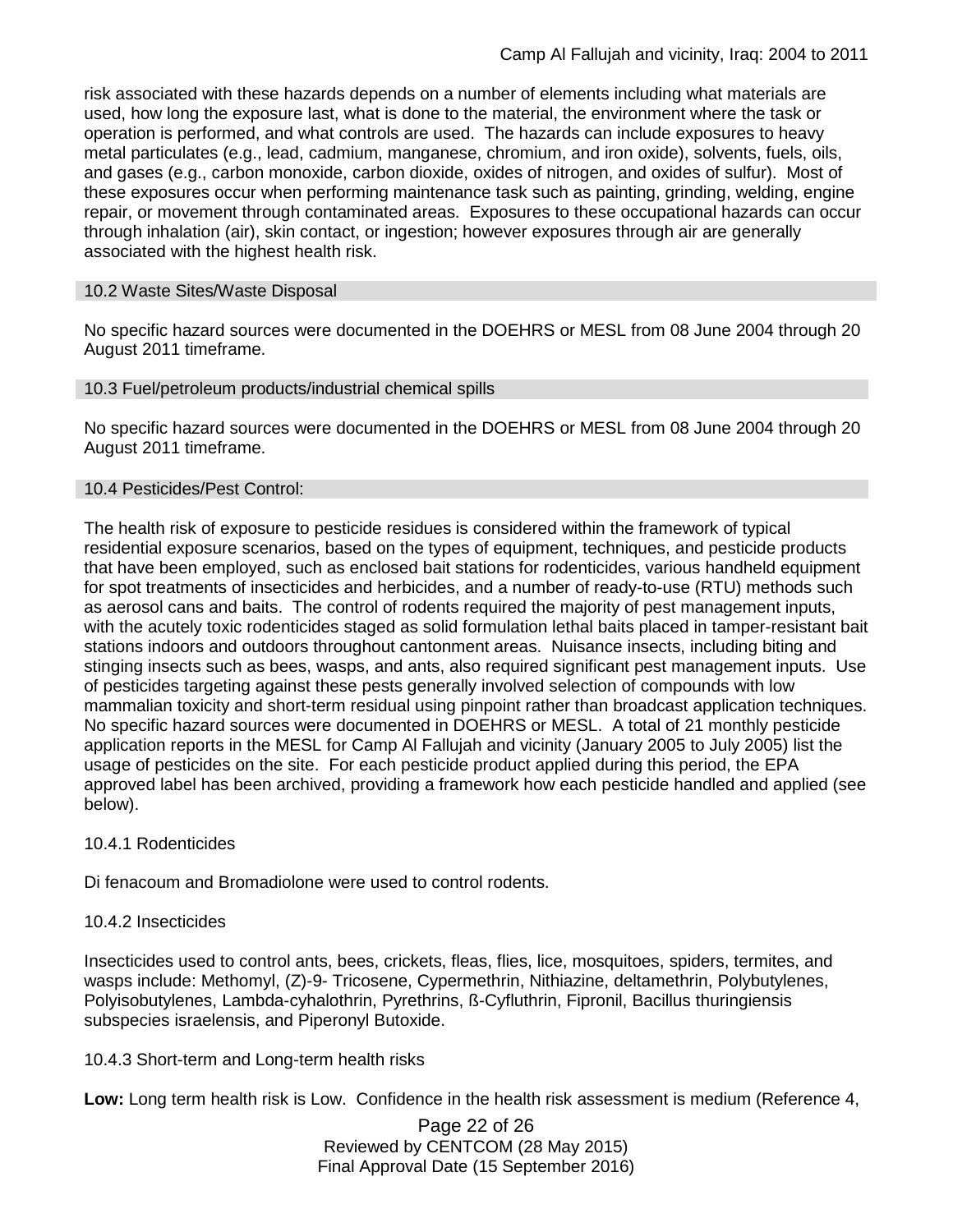Table 3-6).

### 10.5 Asbestos

No specific hazard sources were documented in the DOEHRS or MESL from 08 June 2004 through 20 August 2011 timeframe.

### 10.6 Lead Based Paint

No specific hazard sources were documented in the DOEHRS or MESL from 08 June 2004 through 20 August 2011 timeframe.

#### 10.7 Burn Pit

There were multiple burn pit inspection reports for Camp Al Fallujah in 2006 and 2008 but there was little information provided such as the operator, location, or contents. Base camp assessment reports in 2011 noted that no landfill or incinerator operations of this type were being performed at Camp Al Fallujah.

While not specific to Camp Al Fallujah and vicinity, the consolidated epidemiological and environmental sampling and studies on burn pits that have been conducted as of the date of this publication have been unable to determine whether an association does or does not exist between exposures to emissions from the burn pits and long-term health effects (Reference 10). The Institute of Medicine committee's (Reference 10) review of long-term health consequences of exposure to burn pits in Iraq and Afghanistan suggests that service in Iraq or Afghanistan (i.e., a broader consideration of air pollution than exposure only to burn pit emissions) may be associated with long-term health effects, particularly in susceptible (e.g., those who have asthma) or highly exposed subpopulations, such as those who worked at or near the burn pit. Such health effects would be due mainly to high ambient concentrations of PM from both natural and anthropogenic sources, including military sources. If that broader exposure to air pollution turns out to be relevant, potentially related health effects of concern are respiratory and cardiovascular effects and cancer. Susceptibility to the PM health effects could be exacerbated by other exposures, such as stress, smoking, local climatic conditions, and co-exposures to other chemicals that affect the same biologic or chemical processes. Individually, the chemicals measured at burn pit sites in the study were generally below concentrations of health concern for general populations in the United States. However, the possibility of exposure to mixtures of the chemicals raises the potential for health outcomes associated with cumulative exposure to combinations of the constituents of burn pit emissions and emissions from other sources.

10.7.1 Particulate matter, less than 10 micrometers (PM $_{10}$ )

## 10.7.2 Exposure Guidelines:

Short Term (24-hour)  $PM_{10}$  ( $\mu$ g/m<sup>3</sup>):

- 
- Marginal MEG  $=$  420
- Critical MFG  $= 600$

): Long-term PM<sub>10</sub> MEG ( $\mu$ g/m<sup>3</sup>):

• Negligible MEG = 250 • Not defined and not available.

10.7.2.1 Sample data/Notes:

Only 2 air samples identified with burn pits were collected in 2009. There were insufficient data to characterize the health risk from samples taken near the burn pit. The samples taken near the burn pit

> Page 23 of 26 Reviewed by CENTCOM (28 May 2015) Final Approval Date (15 September 2016)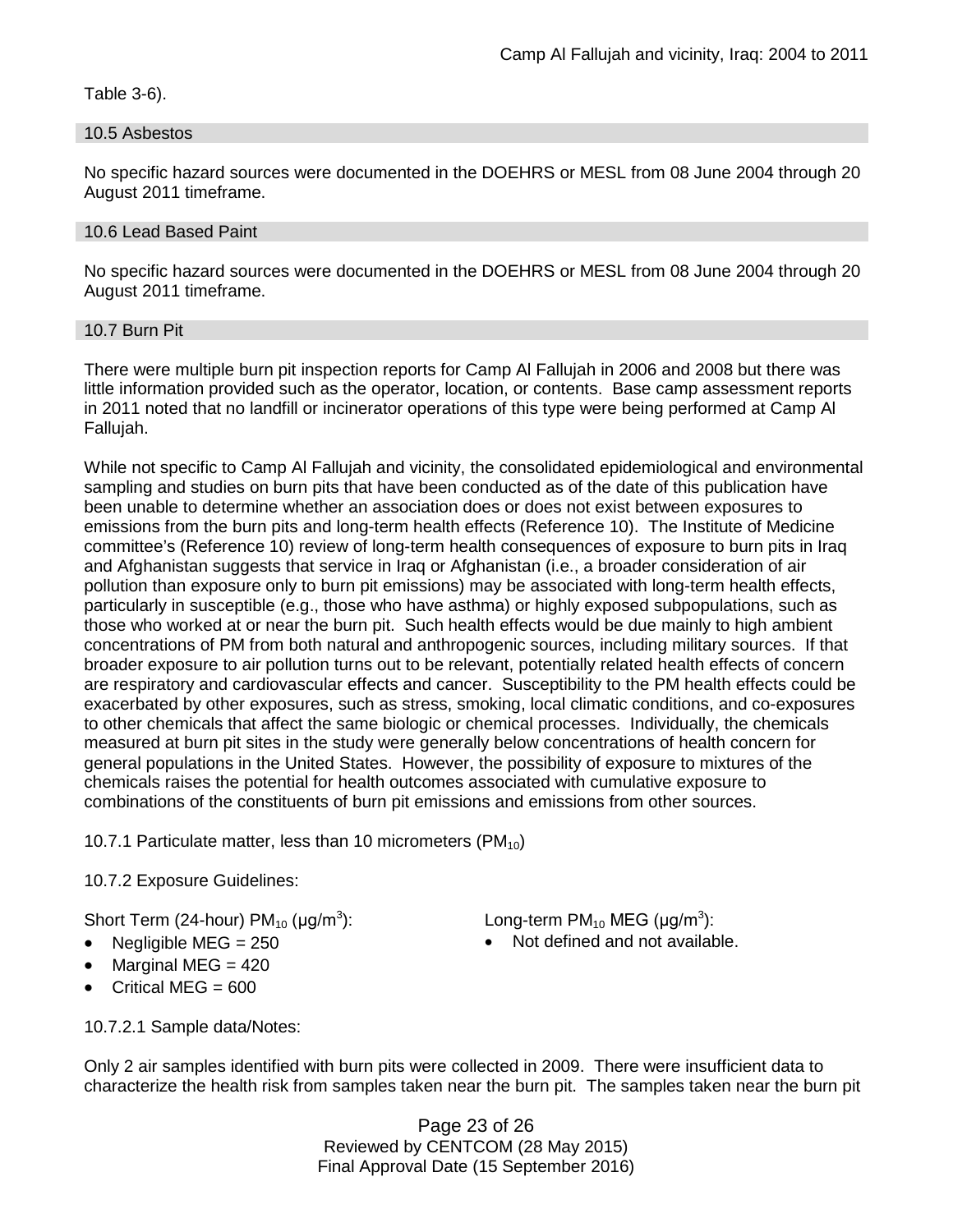were similar to the base wide samples (133  $\mu$ g/m<sup>3</sup> to 427  $\mu$ g/m<sup>3</sup>) therefore the samples identified with the burn pits were analyzed as part of the base wide assessment in section 2.3.

10.7.3 Particulate matter, less than 2.5 micrometers (PM $_{2.5}$ )

10.7.4 Exposure Guidelines

Short Term (24-hour)  $PM<sub>2.5</sub>$  ( $\mu$ g/m<sup>3</sup>):

- 
- 
- Critical MEG  $= 500$

):  $Long-term PM<sub>2.5</sub> MEG (µg/m<sup>3</sup>):$ 

- Negligible MEG = 65 Negligible MEG = 15
	- Marginal MEG = 250 Marginal MEG = 65

10.7.4.1 Sample data/Notes:

Because only 2 air samples identified with burn pits were collected in 2009 there was insufficient data to characterize the health risk from samples taken near the burn pit. The samples taken near the burn pit were similar to the base wide samples (108  $\mu$ g/m<sup>3</sup> to 284  $\mu$ g/m<sup>3</sup>) therefore the samples identified with the burn pits were analyzed as part of the base wide assessment in section 2.4.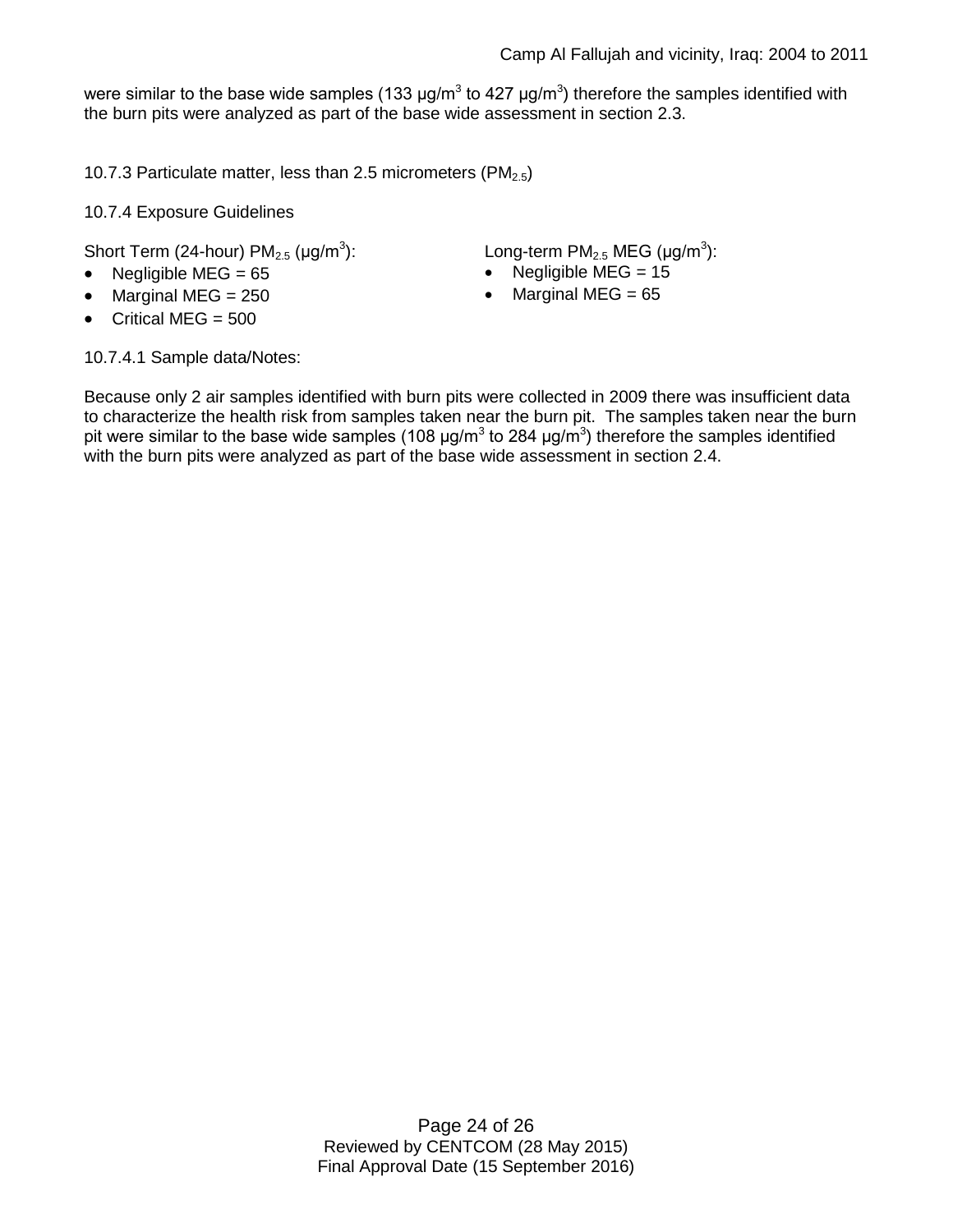## **11 References[1](#page-24-0)**

 $\overline{a}$ 

- 1. Defense Occupational and Environmental Health Readiness System (referred to as the DOEHRS-EH Module) at https://doehrs-ih.csd.disa.mil/Doehrs/. Department of Defense (DoD) Instruction 6490.03, *Deployment Health*, 2006.
- 2. DoDI 6055.05, Occupational and Environmental Health, 2008.
- 3. Joint Staff Memorandum (MCM) 0017-12, Procedures for Deployment Health Surveillance, 2012.
- 4. USA PHC TG230, June 2013 Revision.
- 5. DoD MESL Data Portal: https://mesl.apgea.army.mil/mesl/. Some of the data and reports used may be classified or otherwise have some restricted distribution.
- 6. Modification 12 to United States Central Command Individual Protection and Individual Unit Deployment Policy, 13 December 2013.
- 7. Armed Forces Pest Management Board: http://www.afpmb.org/content/venomous-animals-countryi#Iraq. U.S. Army Garrison - Forest Glen, Silver Spring, MD.
- 8. Clinical Toxinology Resources: http://www.toxinology.com/. University of Adelaide, Australia.
- 9. Goldman RF. 2001. Introduction to heat-related problems in military operations. In: Textbook of military medicine: medical aspects of harsh environments Vol. 1, Pandolf KB, and Burr RE (Eds.), Office of the Surgeon General, Department of the Army, Washington DC.
- 10. IOM (Institute of Medicine). 2011. Long-term health consequences of exposure to burn pits in Iraq and Afghanistan. Washington, DC: The National Academies Press.

Page 25 of 26 Reviewed by CENTCOM (28 May 2015) Final Approval Date (15 September 2016)

<span id="page-24-0"></span> $1$  NOTE. The data are currently assessed using the 2013 TG230. The general method involves an initial review of the data which eliminates all chemical substances not detected above 1-yr. negligible MEGs. Those substances screened out are not considered acute or chronic health hazards so are not assessed further. For remaining substances, acute and chronic health effects are evaluated separately for air water (soil is only evaluated for long term risk). This is performed by deriving separate short-term and long term population exposure level and estimates (referred to as population exposure point concentrations (PEPC)) that are compared to MEGs derived for similar exposure durations. If less than or equal to negligible MEG the risk is Low. If levels are higher than negligible then there is a chemical-specific toxicity and exposure evaluation by appropriate SMEs, which includes comparison to any available marginal, critical or catastrophic MEGs. For drinking water 15 L/day MEGs are used for the screening while site specific 5-15 L/day are used for more detailed assessment. For nondrinking water (such as that used for personal hygiene or cooking) the 'consumption rate' is limited to 2 L/day (similar to the EPA) which is derived by multiplying the 5 L/day MEG by a factor of 2.5. This value is used to conservatively assess non drinking uses of water.